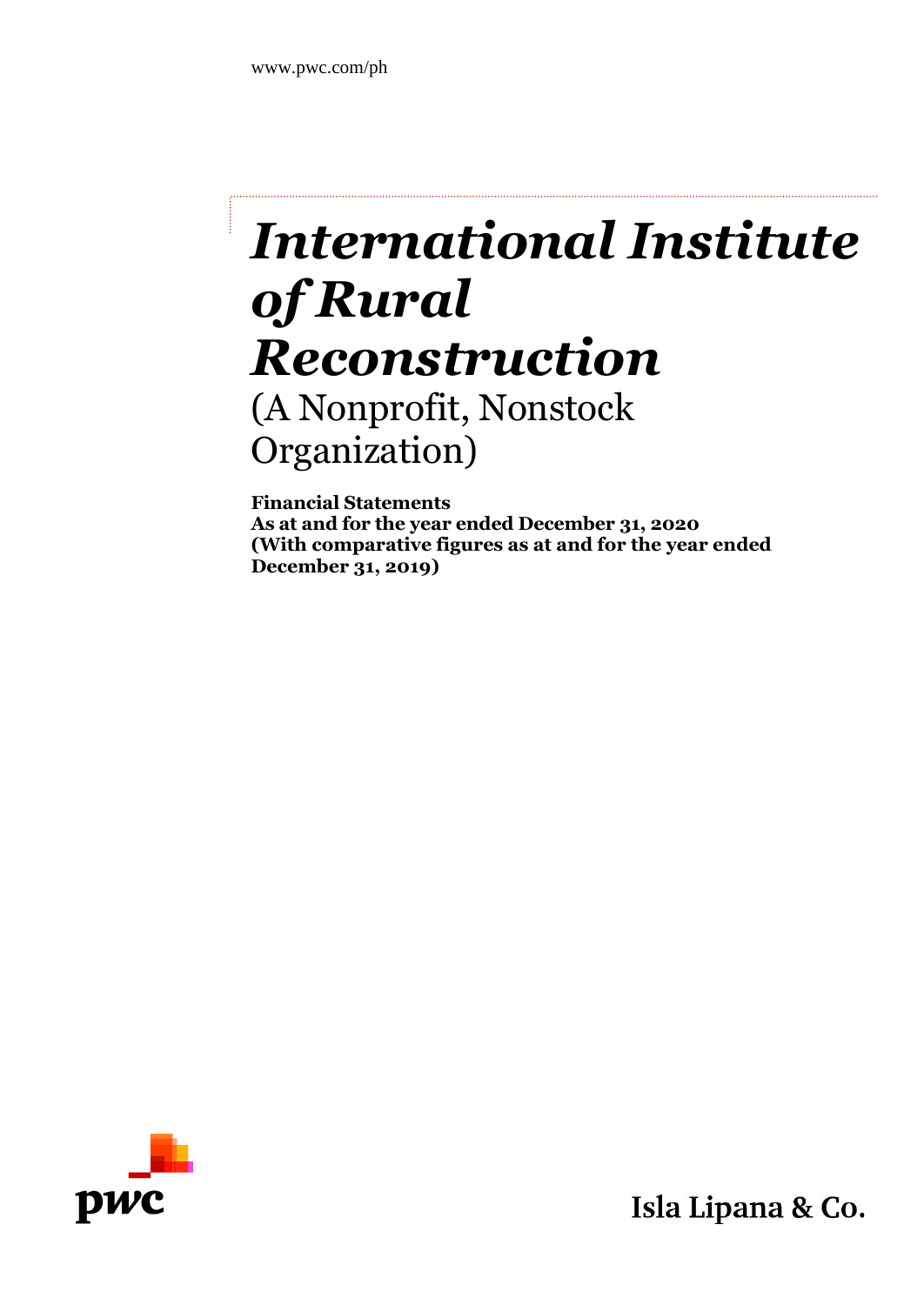

#### **Independent Auditor's Report**

To the Board of Trustees of **International Institute of Rural Reconstruction** (A Nonprofit, Nonstock Organization) State of Delaware United States of America

#### *Report on the Financial Statements*

We have audited the accompanying financial statements of International Institute of Rural Reconstruction (the "Institute") which comprise the statement of financial position as at December 31, 2020, statement of activities and changes in net assets and statement of cash flows for the year then ended, and the related notes to the financial statements.

#### *Management's Responsibility for the Financial Statements*

Management is responsible for the preparation and fair presentation of the financial statements in accordance with accounting principles generally accepted in the United States of America; this includes the design, implementation, and maintenance of internal control relevant to the preparation and fair presentation of financial statements that are free from material misstatement, whether due to fraud or error.

#### *Auditor's Responsibility for the Audit of the Financial Statements*

Our responsibility is to express an opinion on the financial statements based on our audit. We conducted our audit in accordance with auditing standards generally accepted in the United States of America. Those standards require that we plan and perform the audit to obtain reasonable assurance about whether the consolidated financial statements are free of material misstatement.

An audit involves performing procedures to obtain audit evidence about the amounts and disclosures in the financial statements. The procedures selected depend on our judgment, including the assessment of the risks of material misstatement of the financial statements, whether due to fraud or error. In making those risk assessments, we consider internal control relevant to the Institute's preparation and fair presentation of the financial statements in order to design audit procedures that are appropriate in the circumstances, but not for the purpose of expressing an opinion on the effectiveness of the Institute's internal control. Accordingly, we express no such opinion. An audit also includes evaluating the appropriateness of accounting policies used and the reasonableness of significant accounting estimates made by management, as well as evaluating the overall presentation of the financial statements. We believe that the audit evidence we have obtained is sufficient and appropriate to provide a basis for our audit opinion.

# *Opinion*

In our opinion, the financial statements referred to above present fairly, in all material respects, the financial position of International Institute of Rural Reconstruction as at December 31, 2020, and the results of its activities and its cash flows for the year then ended in accordance with accounting principles generally accepted in the United States of America.

*Isla Lipana & Co., 29th Floor, Philamlife Tower, 8767 Paseo de Roxas, 1226 Makati City, Philippines T: +63 (2) 845 2728, F: +63 (2) 845 2806,* [www.pwc.com/ph](http://www.pwc.com/ph)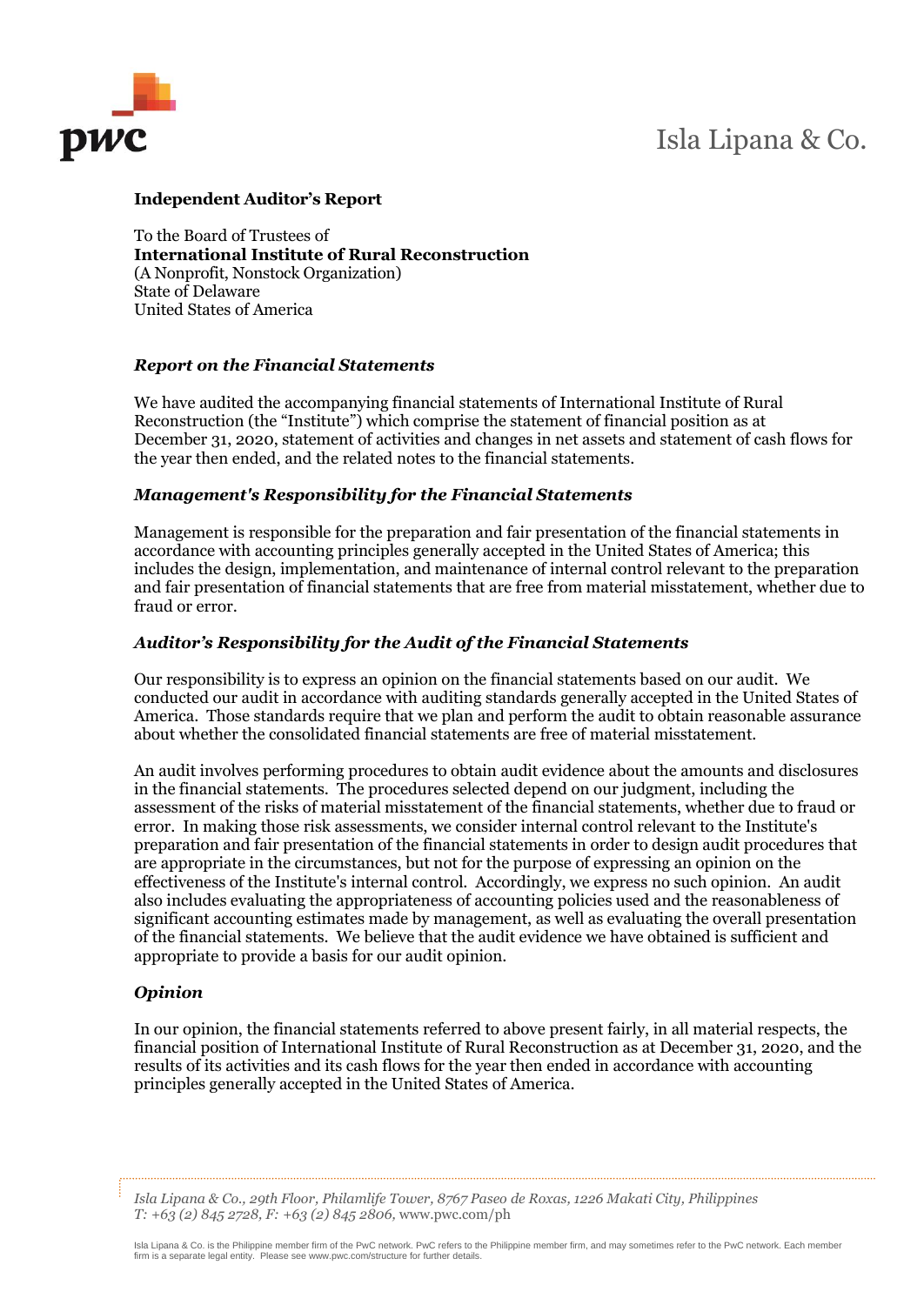# Isla Lipana & Co.



Independent Auditor's Report To the Board of Trustees International Institute of Rural Reconstruction Page 2

# *Other Matter*

The financial statements as at and for the year ended December 31, 2019 were audited by another auditor who expressed an unmodified opinion on those statements on September 3, 2020.

Isla dipana & Co.

Makati City, Philippines October 20, 2021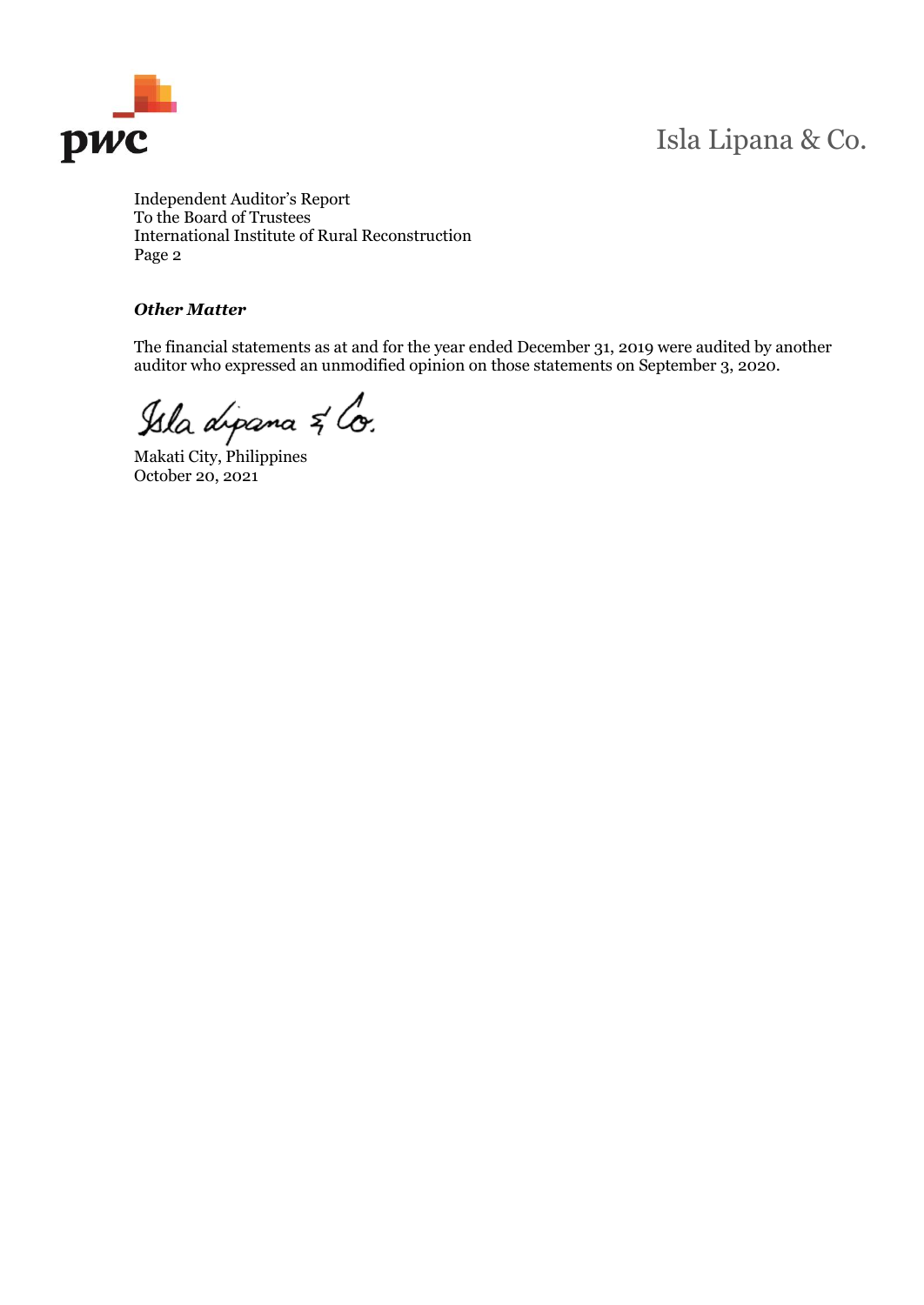

# Isla Lipana & Co.

#### **Independent Auditor's Report**

To the Board of Trustees of **International Institute of Rural Reconstruction** (A Nonprofit, Nonstock Organization) State of Delaware United States of America

We have audited the accompanying financial statements of International Institute of Rural Reconstruction (the "Institute") which comprise the statement of assets, liabilities and net assets as at December 31, 2020, and the related statements of activities and changes in net assets, and cash flows for the year then ended. Our audit was made for the purpose of forming an opinion on the basic financial statements taken as a whole. The Schedule on Statement of Activites - Operating Basis (the "Schedule") to accompany the financial statements of the Institute is the responsibility of the Institute's management. The Schedule presented is not part of the basic financial statements. The Schedule has been subjected to the auditing procedures applied in the audit of the basic financial statements and, in our opinion, fairly state, in all material respects, the information required to be set forth therein in relation to the basic financial statements taken as a whole.

Isla dipana & Co.

Makati City, Philippines October 20, 2021

*Isla Lipana & Co., 29th Floor, Philamlife Tower, 8767 Paseo de Roxas, 1226 Makati City, Philippines T: +63 (2) 845 2728, F: +63 (2) 845 2806,* [www.pwc.com/ph](http://www.pwc.com/ph)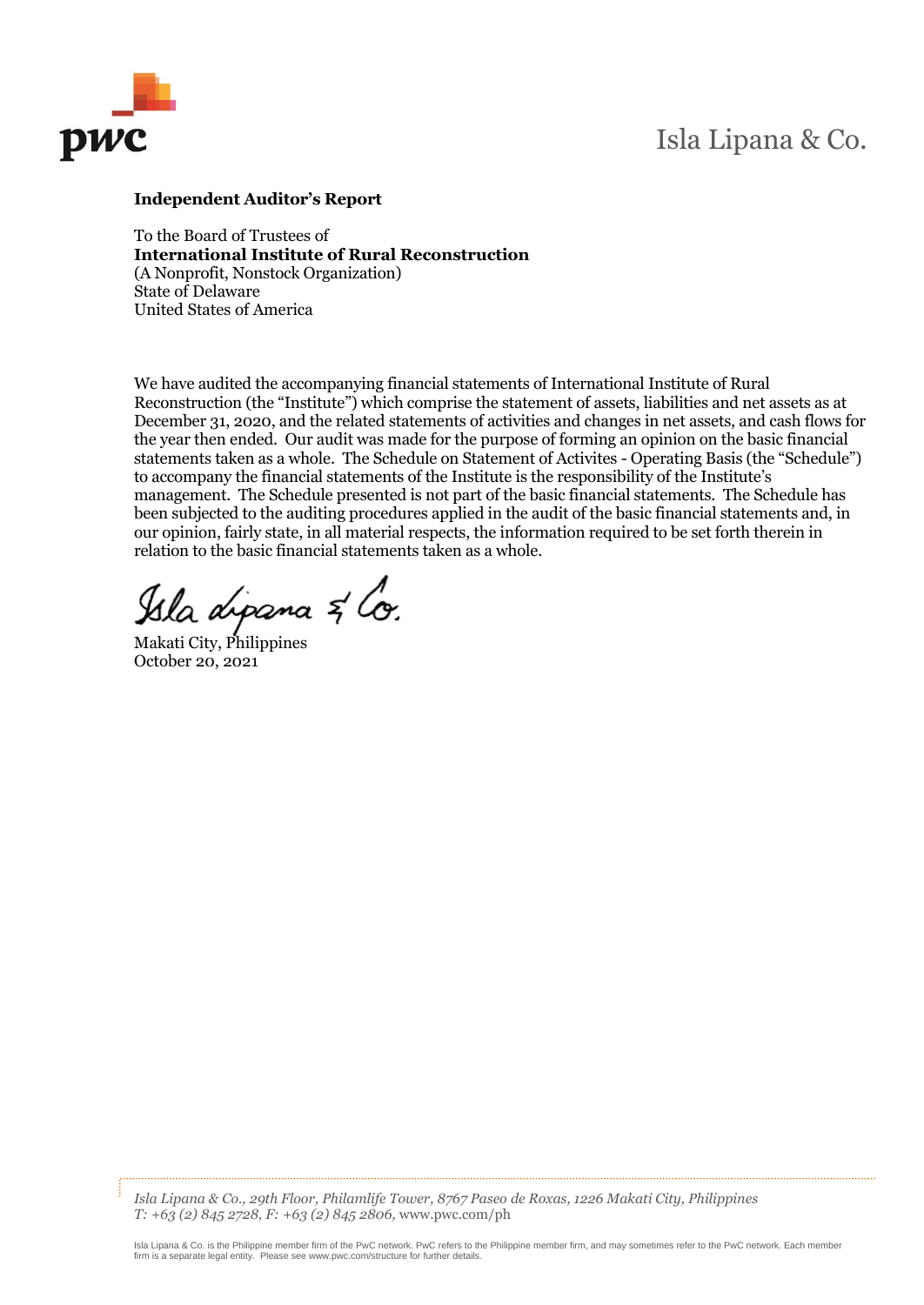(A Nonprofit, Nonstock Organization)

#### Statement of Assets, Liabilities and Net Assets As at December 31, 2020 (With comparative figures as at December 31, 2019) (All amounts in U.S. Dollar)

|                                                 | <b>Notes</b>   | 2020      | 2019      |
|-------------------------------------------------|----------------|-----------|-----------|
|                                                 |                |           |           |
| <b>ASSETS</b>                                   |                |           |           |
| <b>Current assets</b>                           |                |           |           |
| Cash and cash equivalents                       | $\overline{2}$ | 1,445,558 | 1,393,239 |
| Investments                                     | 3              | 778,638   | 766,401   |
| <b>Contribution receivables</b>                 | 4              | 1,919,947 | 1,769,817 |
| Other receivables                               | 5              | 190,538   | 104,007   |
| Prepayments and other current assets            |                | 25,716    | 53,310    |
| <b>Total current assets</b>                     |                | 4,360,397 | 4,086,774 |
| <b>Non-current assets</b>                       |                |           |           |
| Non-current portion of contribution receivables | 4              | 291,034   | 709,017   |
| Property and equipment, net                     | 6              | 169,819   | 226,309   |
| Retirement benefit asset, net                   | 8              | 73,335    | 59,161    |
| Other non-current assets                        |                | 32,032    | 37,682    |
| Total non-current assets                        |                | 566,220   | 1,032,169 |
| <b>Total assets</b>                             |                | 4,926,617 | 5,118,943 |
|                                                 |                |           |           |
| <b>LIABILITIES AND NET ASSETS</b>               |                |           |           |
| <b>Current liability</b>                        |                |           |           |
| Account payables and other current liabilities  | $\overline{7}$ | 966,494   | 723,082   |
| <b>Non-current liability</b>                    |                |           |           |
| <b>Other liabilities</b>                        |                | 2,637     | 2,637     |
| <b>Total liabilities</b>                        |                | 969,131   | 725,719   |
| <b>Net assets</b>                               |                |           |           |
| Without donor restrictions                      | 9              | 869,206   | 1,329,447 |
| With donor restrictions                         | 9              | 3,088,280 | 3,063,777 |
| Total net assets                                |                | 3,957,486 | 4,393,224 |
| <b>Total liabilities and net assets</b>         |                | 4,926,617 | 5,118,943 |

The notes on pages 1 to 17 are an integral part of these financial statements.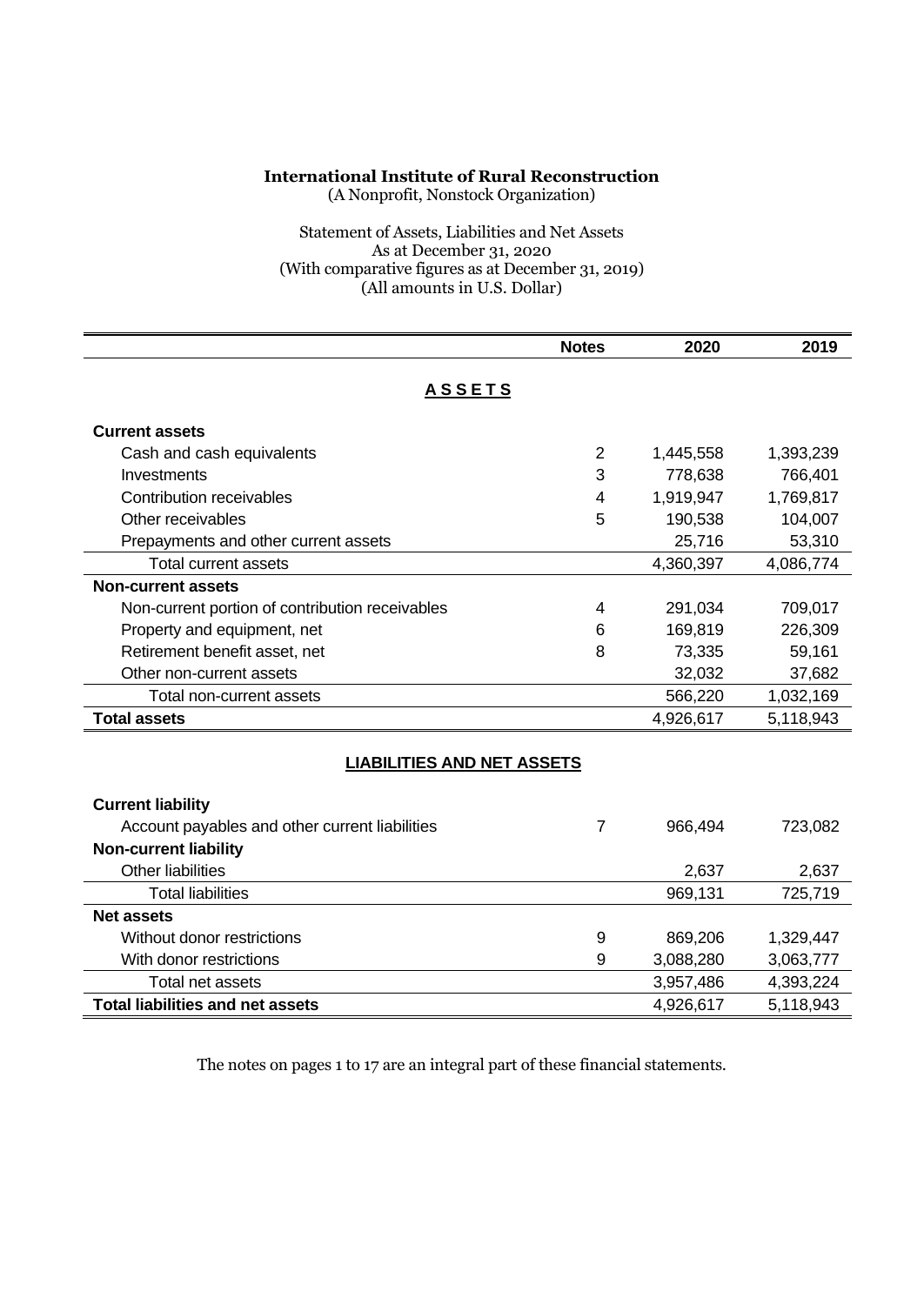(A Nonprofit, Nonstock Organization)

Statement of Activities and Changes in Net Assets For the year ended December 31, 2020 (With comparative figures as at December 31, 2019) (All amounts in U.S. Dollar)

|                                                           |             |                                         | 2020                              |            |                                         | 2019                       |             |
|-----------------------------------------------------------|-------------|-----------------------------------------|-----------------------------------|------------|-----------------------------------------|----------------------------|-------------|
|                                                           | <b>Note</b> | <b>Without</b><br>donor<br>restrictions | <b>With donor</b><br>restrictions | Total      | <b>Without</b><br>donor<br>restrictions | With donor<br>restrictions | Total       |
| <b>Operating activities</b>                               |             |                                         |                                   |            |                                         |                            |             |
| <b>Operating revenues</b>                                 |             |                                         |                                   |            |                                         |                            |             |
| Contributions/Grants:                                     |             |                                         |                                   |            |                                         |                            |             |
| <b>Foundations</b>                                        |             |                                         | 2,113,536                         | 2,113,536  |                                         | 1,755,764                  | 1,755,764   |
| Government                                                |             | 159,001                                 | 224,056                           | 383,057    |                                         | 241,168                    | 241,168     |
| Corporation                                               |             | 303,641                                 | 101,907                           | 405,548    | 29, 555                                 | 200,409                    | 229,964     |
| Individual                                                |             | 57,597                                  | 25,972                            | 83,569     | 168,562                                 | 30,376                     | 198,938     |
| Use of campus facilities                                  |             | 111,954                                 |                                   | 111,954    | 644,802                                 |                            | 644,802     |
| Training courses, study missions and technical assistance |             | 100,366                                 |                                   | 100,366    | 388,837                                 |                            | 388,837     |
| Workshops                                                 |             |                                         |                                   |            | 28,411                                  |                            | 28,411      |
| <b>Publication sales</b>                                  |             |                                         |                                   |            | 3,901                                   |                            | 3,901       |
| <b>Others</b>                                             |             | 75,840                                  |                                   | 75,840     | 67,809                                  |                            | 67,809      |
| Total operating revenues before releases                  |             | 808,399                                 | 2,465,471                         | 3,273,870  | 1,331,877                               | 2,227,717                  | 3,559,594   |
| Net assets released from restrictions -                   |             |                                         |                                   |            |                                         |                            |             |
| Satisfaction of program activities                        |             | 2,440,968                               | (2,440,968)                       | ٠          | 3,070,591                               | (3,070,591)                |             |
|                                                           |             | 3,249,367                               | 24,503                            | 3,273,870  | 4,402,468                               | (842, 874)                 | 3,559,594   |
| <b>Operating expenses</b>                                 | 11          |                                         |                                   |            |                                         |                            |             |
| Learning community                                        |             | 2,872,975                               | $\blacksquare$                    | 2,872,975  | 3,656,815                               |                            | 3,656,815   |
| Applied learning                                          |             | 494,538                                 |                                   | 494,538    | 730,477                                 |                            | 730,477     |
| Management and general                                    |             | 394,980                                 | ۰                                 | 394,980    | 506,123                                 |                            | 506,123     |
| Fund raising                                              |             | 98,739                                  |                                   | 98,739     | 126,529                                 |                            | 126,529     |
| Total operating expenses                                  |             | 3,861,232                               | $\blacksquare$                    | 3,861,232  | 5,019,944                               | $\sim$                     | 5,019,944   |
|                                                           |             |                                         |                                   |            |                                         |                            |             |
| Change in net assets from operating activities            |             | (611, 865)                              | 24,503                            | (587, 362) | (617, 476)                              | (842, 874)                 | (1,460,350) |

The notes on pages 1 to 17 are integral part of these financial statements.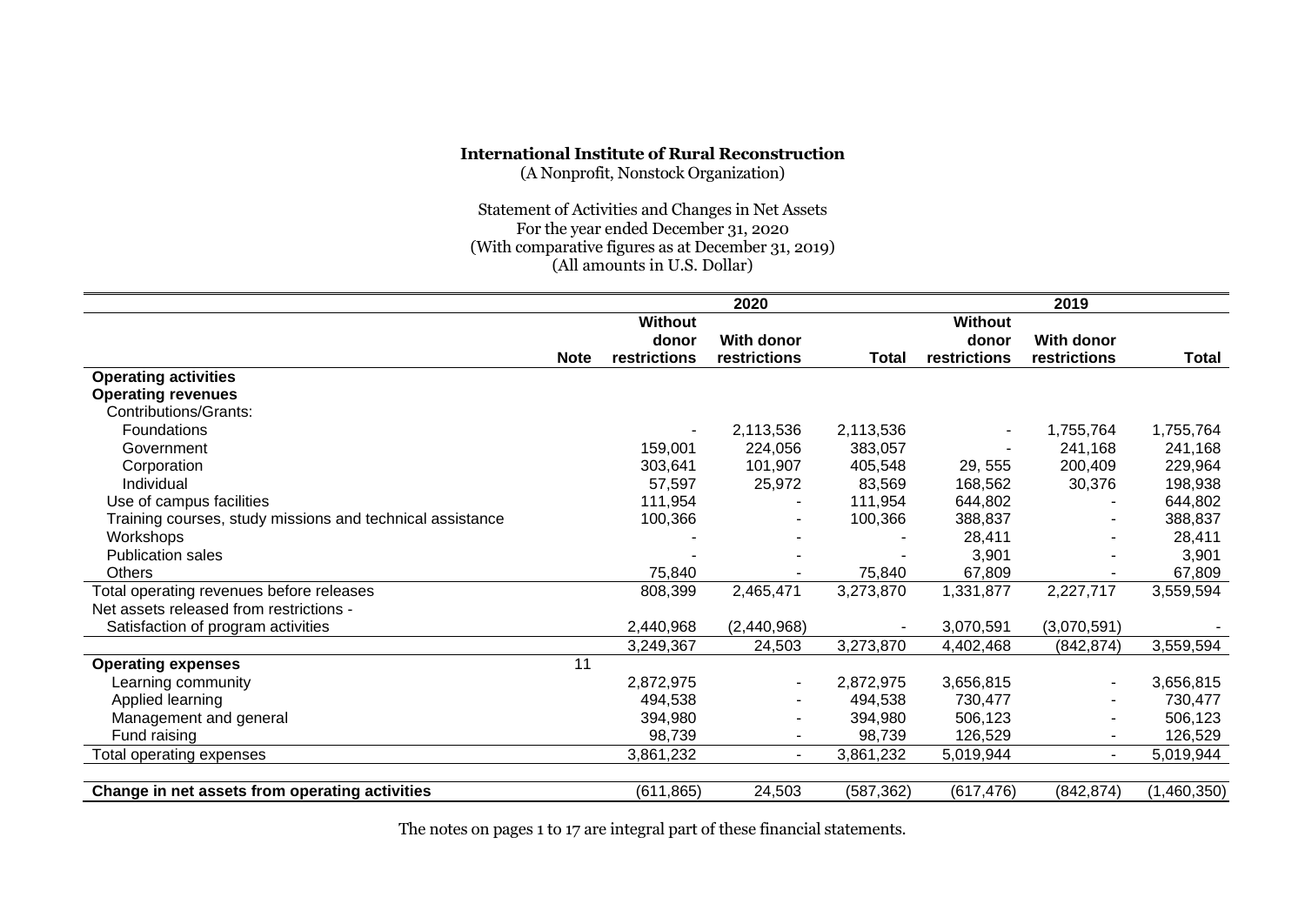|                                                    |              |                                  | 2020                              |           |                                  | 2019                              |               |
|----------------------------------------------------|--------------|----------------------------------|-----------------------------------|-----------|----------------------------------|-----------------------------------|---------------|
|                                                    | <b>Notes</b> | Without<br>donor<br>restrictions | With donor<br><b>restrictions</b> | Total     | Without<br>donor<br>restrictions | With donor<br><b>restrictions</b> | Total         |
| <b>Non-operating activities</b>                    |              |                                  |                                   |           |                                  |                                   |               |
| Interest income                                    | 2            | 564                              |                                   | 564       | 24,312                           | $\overline{\phantom{a}}$          | 24.312        |
| Translation and exchange gain (loss)               |              | 34.691                           | $\overline{\phantom{a}}$          | 34.691    | (72, 408)                        |                                   | (72, 408)     |
| Others                                             |              | 116,369                          |                                   | 116,369   | 152,970                          |                                   | 152,970       |
| Change in net assets from non-operating activities |              | 151.624                          | $\overline{\phantom{a}}$          | 151.624   | 104,874                          |                                   | 104,874       |
| Change in net assets                               |              | (460, 241)                       | 24,503                            | (435,738) | (512, 602)                       | (842, 874)                        | (1, 355, 476) |
| Net assets, beginning of the year                  |              | 1,329,447                        | 3,063,777                         | 4,393,224 | 842,049,ا                        | 3,906,651                         | 5,748,700     |
| Net assets, end of the year                        |              | 869,206                          | 3,088,280                         | 3,957,486 | 329,447,                         | 3,063,777                         | 4,393,224     |

The notes on pages 1 to 17 are integral part of these separate financial statements.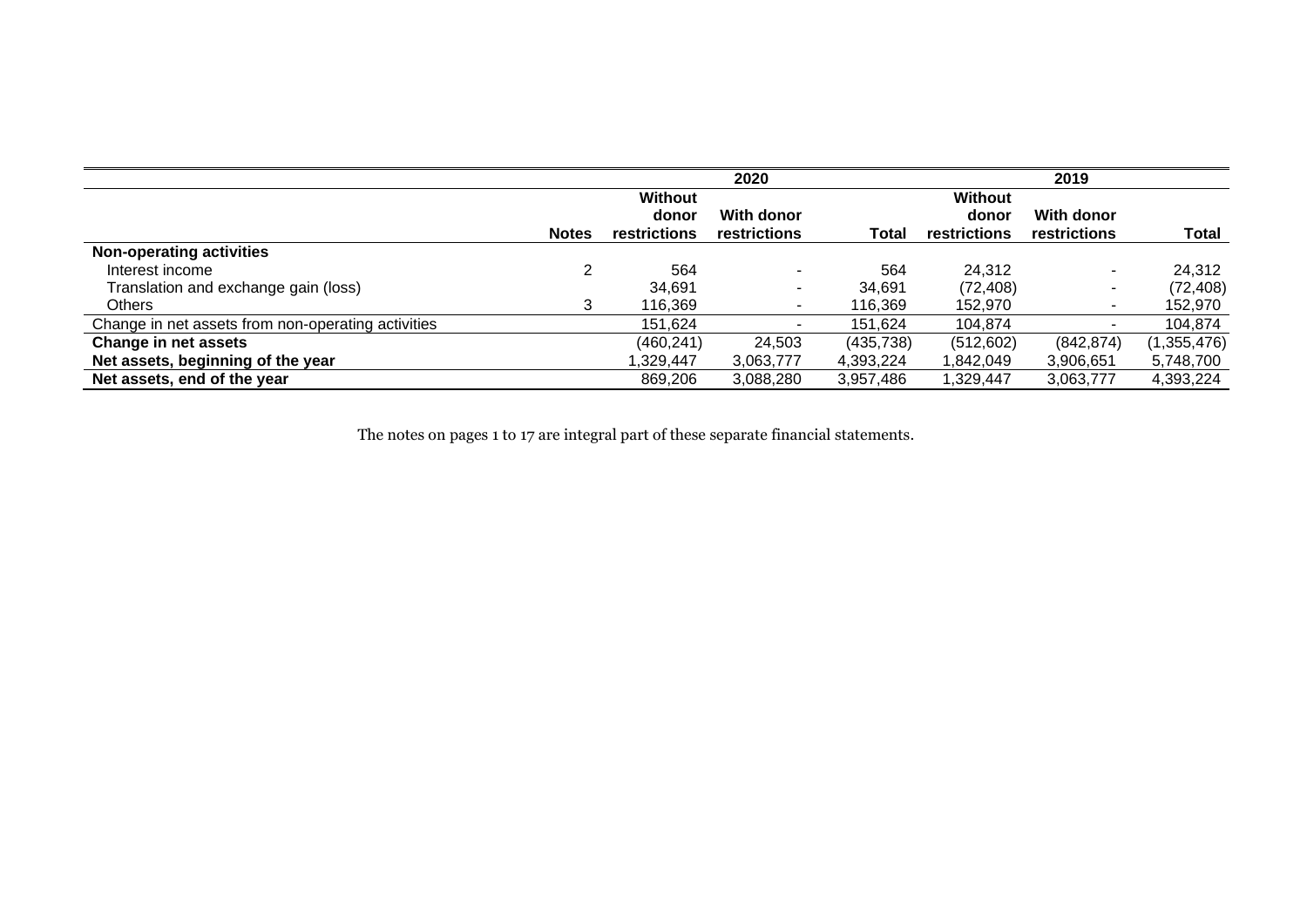(A Nonprofit, Nonstock Organization)

#### Statement of Cash Flows For the year ended December 31, 2020 (With comparative figures as at December 31, 2019) (All amounts in U.S. Dollar)

|                                                        | <b>Notes</b>   | 2020       | 2019        |
|--------------------------------------------------------|----------------|------------|-------------|
| Cash flows from operating activities                   |                |            |             |
| Change in net assets                                   |                | (435, 738) | (1,355,476) |
| Adjustments for:                                       |                |            |             |
| Depreciation and amortization                          | 6              | 57,052     | 66,784      |
| Gain on disposal of property and equipment             |                | (16, 423)  |             |
| Effect of foreign exchange rate changes translation    |                | 5,485      | 16,588      |
| Gain on changes in market value on investments         | 3              | (65, 170)  | (149, 851)  |
| Interest and dividend income                           | 3              | (15, 502)  | (14, 422)   |
| Net movement in retirement benefit asset               | 8              | 11,515     | (27, 822)   |
| Adjusted net assets before working capital changes     |                | (458, 781) | (1,464,199) |
| Decrease (increase):                                   |                |            |             |
| Contribution receivables                               |                | 245,508    | 1,127,179   |
| Other receivables                                      |                | (85,032)   | 1,618       |
| Prepayments and other current assets                   |                | 27,594     | (27, 920)   |
| Increase (decrease):                                   |                |            |             |
| Accounts payable and other current liabilities         |                | 245,885    | (160, 571)  |
| <b>Other liabilities</b>                               |                |            | 576         |
| Net cash used in operating activities                  |                | (24, 826)  | (523, 317)  |
| Cash flows from investing activities                   |                |            |             |
| Net withdrawal of investments                          | 3              | 75,618     | 61,424      |
| Proceeds from disposals of property and equipment      | 6              | 16,423     |             |
| Additions to:                                          |                |            |             |
| Property and equipment                                 | 6              | (6,893)    | (98, 569)   |
| Investments                                            | 3              | (7, 183)   |             |
| Other non-current assets                               |                | 5,650      | 5,024       |
| Net cash provided by (used in) in investing activities |                | 83,615     | (32, 121)   |
| Net increase (decrease) in cash and cash equivalents   |                |            |             |
| for the year                                           |                | 58,789     | (555, 438)  |
| Cash and cash equivalents at beginning of the year     |                | 1,393,239  | 1,949,858   |
| Effects of foreign exchange rate                       |                |            |             |
| changes on cash and cash equivalents                   |                | (6, 470)   | (1, 181)    |
| Cash and cash equivalents at end of the year           | $\overline{2}$ | 1,445,558  | 1,393,239   |

The notes on pages 1 to 17 are an integral part of these financial statements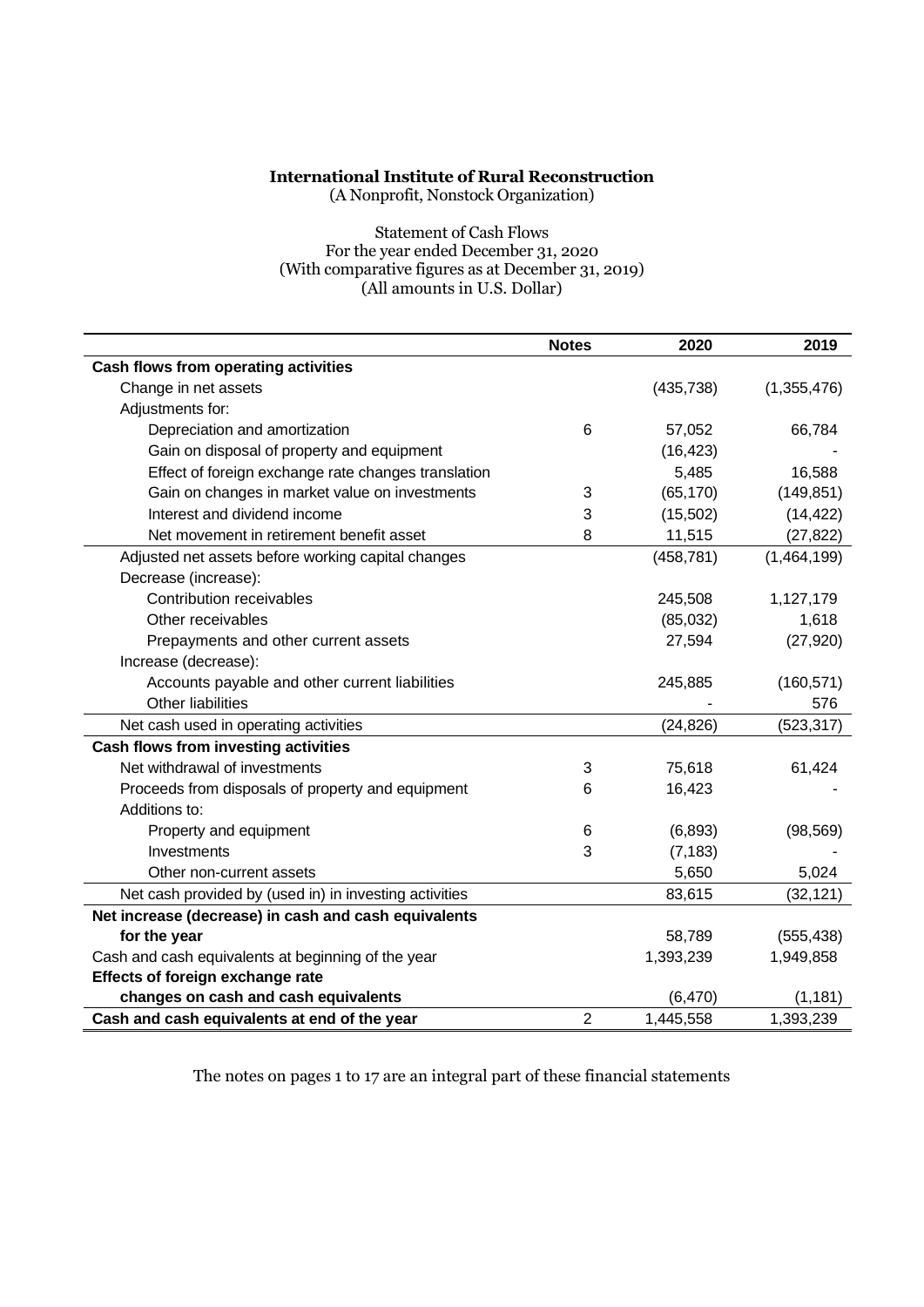(A Nonprofit, Nonstock Organization)

Notes to the Financial Statements As at and for the year ended December 31, 2020 (With comparative figures as at December 31, 2019) (All amounts are in U.S Dollar, unless otherwise stated)

#### **Note 1 - General information**

The International Institute of Rural Reconstruction ('the Institute') is a nonprofit, nonstock organization formed in 1960 under the laws of the State of Delaware, United States of America (U.S.A.). The Institute's headquarters is located in the Philippines. The Institute has regional centers in Asia (Philippines) and Africa (Kenya) and offices in Addis Ababa, Ethiopia; Kampala, Uganda; Juba, South Sudan and New York, U.S.A.

The Institute is a tax-exempt organization under Section 501 (c) (3) of the United States Internal Revenue Code. The Institute is a recognized public charity. Contributions to the Institute qualify for the maximum allowable charitable deduction in the U.S.A.

The Institute is a global learning, training and capacity development organization which, with its predecessor organizations, has more than 80 years of experience and commitment to rural development. The Institute's program service has two main functional categories (described in Note 11), i.e. learning community program and applied learning program. Resource generation is focused on unrestricted contributions, restricted grants, earned revenue through trainings, workshops, study programs, customized courses, technical assistance, use of campus facilities, publication sales and investment return on endowment funds.

The financial statements have been approved and authorized for issuance by the Board of Trustees (BOT) on October 20, 2021.

#### **Note 2 - Cash and cash equivalents**

Cash and cash equivalents as at December 31 consist of:

|                       | 2020      | 2019      |
|-----------------------|-----------|-----------|
| Cash in banks         | 605,936   | 586,607   |
| Cash on hand          | 19,576    | 17,937    |
| Short-term placements | 820,046   | 788,695   |
|                       | 1.445.558 | 1,393,239 |

Cash in banks earn interest at the prevailing bank deposit rates. Cash equivalents consist of investments in money market funds.

Cash and cash equivalents include restricted cash in banks and short-term placements amounting to US\$829,363 (2019 - US\$1,174,047), which pertains to amounts given by various donors for the implementation of program services.

Interest income earned from cash and cash equivalents for the years ended December 31, 2020 and 2019 amounted to US\$564 and US\$24,312, respectively.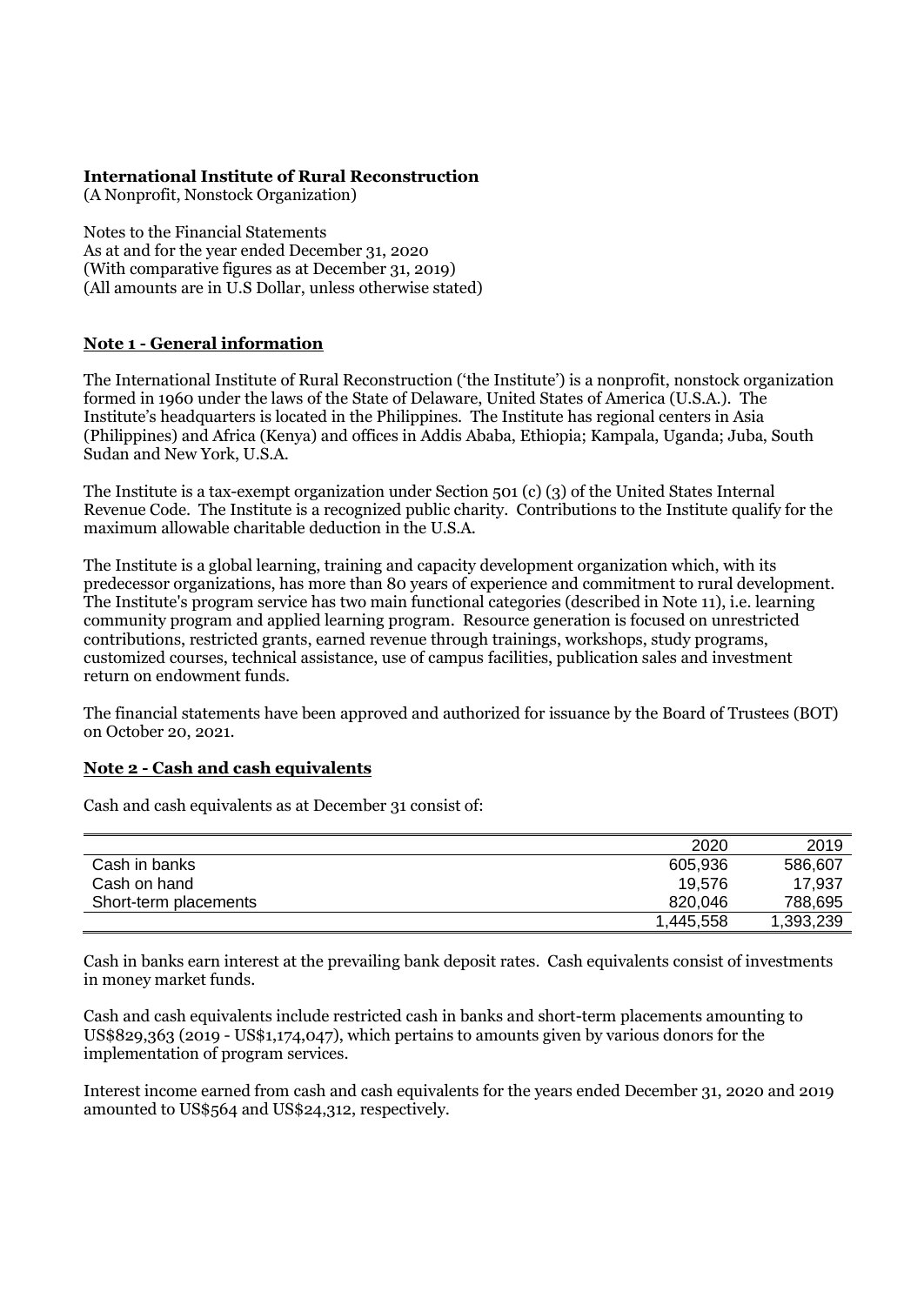# **Note 3 - Investments**

Investments as at December 31 consist of:

|                                            |          | 2020       |           |           |
|--------------------------------------------|----------|------------|-----------|-----------|
|                                            |          | Short-term | Long-term |           |
|                                            |          | Money      | U.S.      |           |
|                                            | Equity   | market     | treasury  |           |
|                                            | stocks   | placements | notes     | Total     |
| Costs at January 1, 2020                   | 188,094  | 40,022     | 100,000   | 328,116   |
| Gain on changes in market value at         |          |            |           |           |
| January 1, 2020                            | 447,412  | (2,934)    | (6, 193)  | 438,285   |
| Market values at January 1, 2020           | 635,506  | 37,088     | 93,807    | 766,401   |
| Interest and dividends                     | 12,983   | 2,519      |           | 15,502    |
| Additions                                  | 7,183    |            |           | 7,183     |
| Withdrawals                                | (73,267) | (2,351)    |           | (75, 618) |
| Gain (Loss) due to change in market values | 58,636   | 44,265     | (37,731)  | 65,170    |
| Market values at December 31,2020          | 641,041  | 81,521     | 56,076    | 778,638   |
|                                            |          |            |           |           |

|                                     |          | 2019       |           |           |
|-------------------------------------|----------|------------|-----------|-----------|
|                                     |          | Short-term | Long-term |           |
|                                     |          | Money      | U.S.      |           |
|                                     | Equity   | market     | treasury  |           |
|                                     | stocks   | placements | notes     | Total     |
| Costs at January 1, 2019            | 268,053  | 28,520     | 78,000    | 374,573   |
| Gain on changes in market value at  |          |            |           |           |
| January 1, 2019                     | 265,727  | 5,819      | 17,433    | 288,979   |
| Market values at January 1, 2019    | 533,780  | 34,339     | 95,433    | 663,552   |
| Interest and dividends              | 11,679   | 2,743      |           | 14,422    |
| Withdrawals                         | (58,300) |            | (3, 124)  | (61, 424) |
| Gain due to change in market values | 148,347  | 6          | 1,498     | 149,851   |
| Market values at December 31,2019   | 635,506  | 37,088     | 93,807    | 766,401   |

Gains due to change in market values and interest and dividends during the year are shown as "Others" in the statements of activities and changes in net assets.

As at December 31, 2020 and 2019, the Institute's investments in equity stocks, money market placements and U.S. Treasury Notes are classified as Level I, with fair values based on readily available determinable market prices. There were no changes in valuation techniques that resulted in transfer in or out of an investment's assigned level within the hierarchy.

#### **Note 4 - Contribution receivables**

Contribution receivables are covered by signed grant agreements. Realization of the pledges is expected in the following periods as at December 31:

|                            | 2020      | 2019      |
|----------------------------|-----------|-----------|
| In one year or less        | 1,919,947 | 1,769,817 |
| Between two and five years | 291,034   | 709.017   |
|                            | 2,210,981 | 2,478,834 |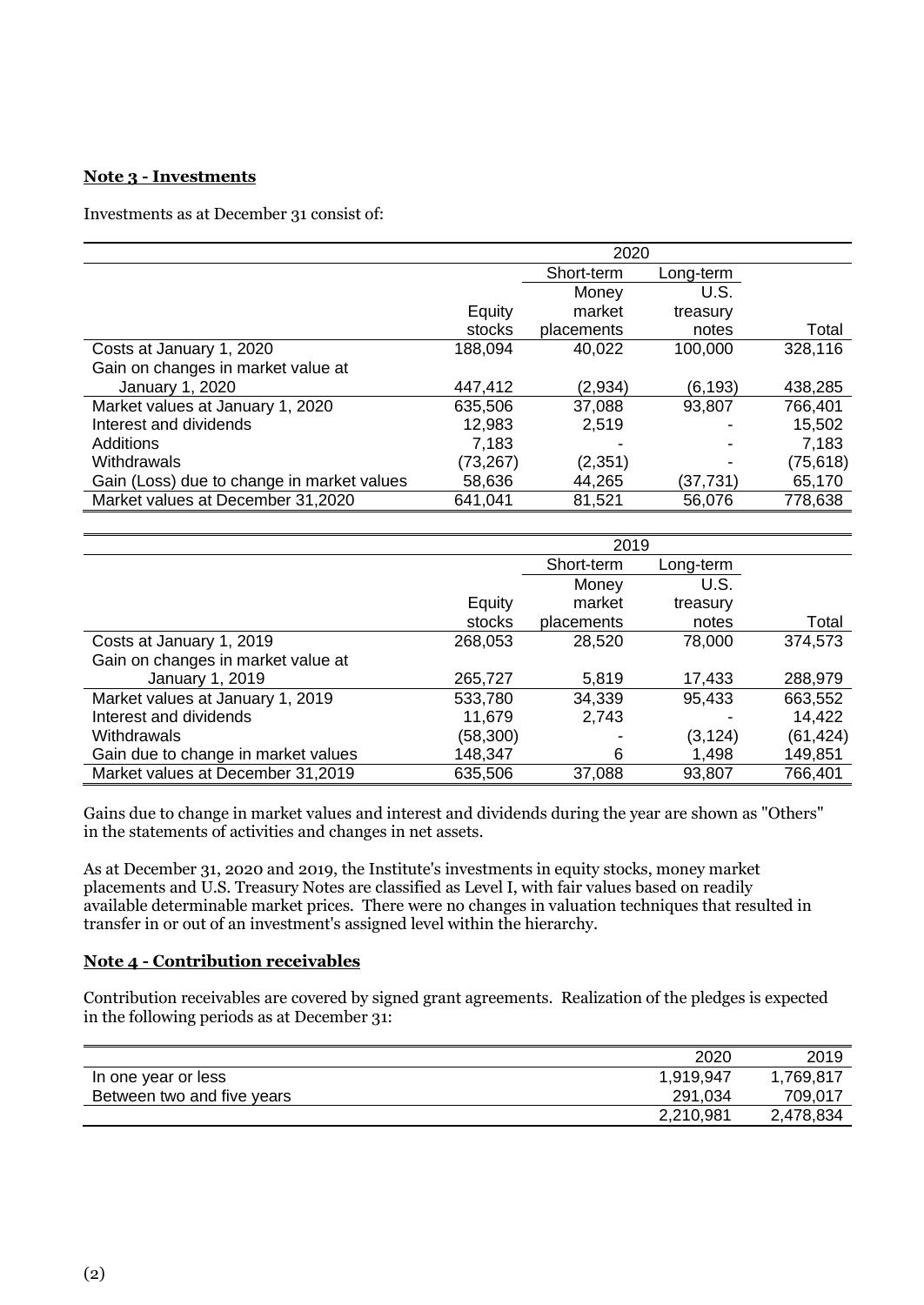# **Note 5 - Other receivables**

Other receivables as at December 31 consist of:

|                                    | 2020    | 2019    |
|------------------------------------|---------|---------|
| Trade receivables                  | 155,162 | 65,071  |
| Advances to officers and employees | 35,376  | 38,936  |
|                                    | 190,538 | 104,007 |

Trade receivables consist of grants arising from technical assistance, study programs and training courses.

Advances to officers and employees are cash given in advance for the purposes of carrying the Institute's technical assistance, study programs, training courses and other projects.

#### **Note 6 - Property and equipment, net**

Details of property and equipment and its movement as at and for the years ended December 31 are as follows:

|                                 | Leasehold    |                  | Furniture and    | Transportation | Other     |           |
|---------------------------------|--------------|------------------|------------------|----------------|-----------|-----------|
|                                 | improvements | <b>Buildings</b> | office equipment | equipment      | equipment | Total     |
| Cost                            |              |                  |                  |                |           |           |
| At January 1, 2019              | 43,366       | 606,229          | 807,718          | 574,854        | 189,337   | 2,221,504 |
| Additions                       | 32,247       |                  | 18,211           | 46,040         | 2,071     | 98,569    |
| Cumulative translation          |              |                  |                  |                |           |           |
| adjustments                     | 1,696        | 20,983           | 6,871            | 8,263          | 7,636     | 45,449    |
| At December 31, 2019            | 77,309       | 627,212          | 832,800          | 629,157        | 199,044   | 2,365,522 |
| <b>Additions</b>                |              |                  | 6,893            |                |           | 6,893     |
| <b>Disposals</b>                |              |                  |                  | (65,500)       |           | (65,500)  |
| Cumulative translation          |              |                  |                  |                |           |           |
| adjustments                     | 5,199        | 36,585           | 18,548           | 5,855          | (4, 431)  | 61,756    |
| At December 31, 2020            | 82,508       | 663,797          | 858,241          | 569,512        | 194,613   | 2,368,671 |
| <b>Accumulated depreciation</b> |              |                  |                  |                |           |           |
| and amortization                |              |                  |                  |                |           |           |
| At January 1, 2019              | 42,693       | 593,373          | 726,324          | 470,014        | 174,415   | 2,006,819 |
| Depreciation and                |              |                  |                  |                |           |           |
| amortization                    | 838          | 4,366            | 25,466           | 31,109         | 5,005     | 66,784    |
| Cumulative translation          |              |                  |                  |                |           |           |
| adjustments                     | 2,570        | 20,026           | 26,499           | 10,711         | 5,804     | 65,610    |
| At December 31, 2019            | 46,101       | 617,765          | 778,289          | 511,834        | 185,224   | 2,139,213 |
| Depreciation and                |              |                  |                  |                |           |           |
| amortization                    | 4,514        | 4,553            | 30,655           | 15,237         | 2,093     | 57,052    |
| Disposals                       |              |                  |                  | (65, 500)      |           | (65,500)  |
| Cumulative translation          |              |                  |                  |                |           |           |
| adjustments                     | 549          | 36,447           | 8,570            | 24,397         | (1,876)   | 68,087    |
| At December 31, 2020            | 51,164       | 658,765          | 817,514          | 485,968        | 185,441   | 2,198,852 |
| <b>Carrying amounts</b>         |              |                  |                  |                |           |           |
| At December 31, 2019            | 31,208       | 9,447            | 54,511           | 117,323        | 13.820    | 226,309   |
| At December 31, 2020            | 31,344       | 5,032            | 40,727           | 83,544         | 9,172     | 169,819   |

The Institute donated its land in Cavite to the Philippine Rural Reconstruction Movement, Inc. (PRRM) in 1975. Excluded from this donation were buildings and other improvements on such land. In the same year, PRRM and the Institute entered into a lease agreement on the land in Cavite for a period of 25 years, renewable for another 25 years upon mutual agreement of the parties concerned. The annual rental under the lease contract was US\$286 until May 25, 2000.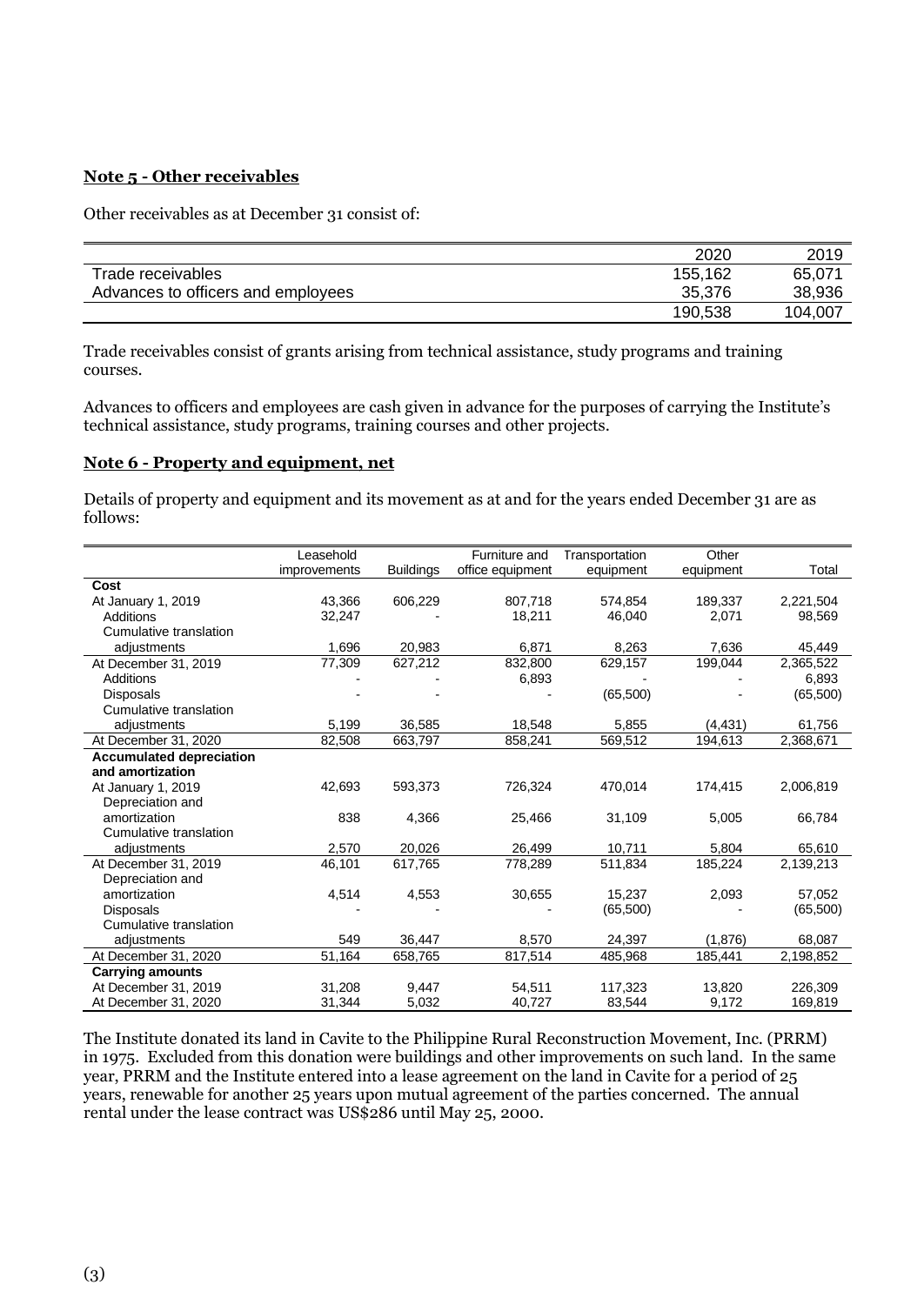On May 23, 2000, the Institute and PRRM executed a contract to confirm their agreement to share the Cavite campus for rural reconstruction work. The contract permits the Institute to use its portion of the campus without rent through May 25, 2025 and may be extended for another 25 years upon mutual agreement of the parties concerned. The fair value of the rent amounted to \$12,015 in 2020  $(2019 - $11,510)$ .

Management believes that there is no indication of impairment on its property and equipment as at December 31, 2020 and 2019.

Fully depreciated property and equipment that are still in use as at December 31, 2020 amounted to \$43,883,055 (2019 - \$41,427,762).

# **Note 7 - Account payables and other current liabilities**

Account payables and other current liabilities as at December 31 consist of:

|                                   | 2020    | 2019    |
|-----------------------------------|---------|---------|
| Account payables                  | 453,124 | 165,956 |
| Fund set aside for field partners | 243,120 | 489,895 |
| Statutory payables                | 230,888 | 66,341  |
| <b>Others</b>                     | 39,362  | 890     |
|                                   | 966,494 | 723,082 |

Accounts payable are normally due to suppliers and service providers and are non-interest-bearing and are generally on 30 to 60 days' term.

Funds set aside for field partners are payables relating to field program expenses and are expected to be settled within 30 to 360 days from the end of the reporting period.

Statutory payables represent liabilities from withholding taxes, social security premiums and other liabilities to governments.

Other payables comprise mainly of the obligations relating to employee benefits and other funds that are expected to be settled within one year from the end of the reporting period.

# **Note 8 - Retirement benefits**

The Institute has a defined benefit retirement plan for its employees in the Philippines and a defined contribution retirement plan covering its employees in the U.S.A. and Africa Regional Center.

#### Retirement Plan for Philippines

The Institute has a funded noncontributory retirement plan covering all regular employees in the Philippines except for certain staff members covered by other plans. A local bank, appointed as trustee, administers the Plan. The Institute's policy is to fund accrued retirement costs.

Effective July 1, 2000, the Institute amended the Plan to change the benefit formula to a cash balance formula from the existing benefit calculation based upon years of service and final pay. The benefits accrued as at June 30, 2000 under the old formula were credited to each employee's personal retirement account (PRA). A fixed percentage of the employee's monthly salary (at the time earned) beginning July 1, 2000 is also being credited to the employee's PRA.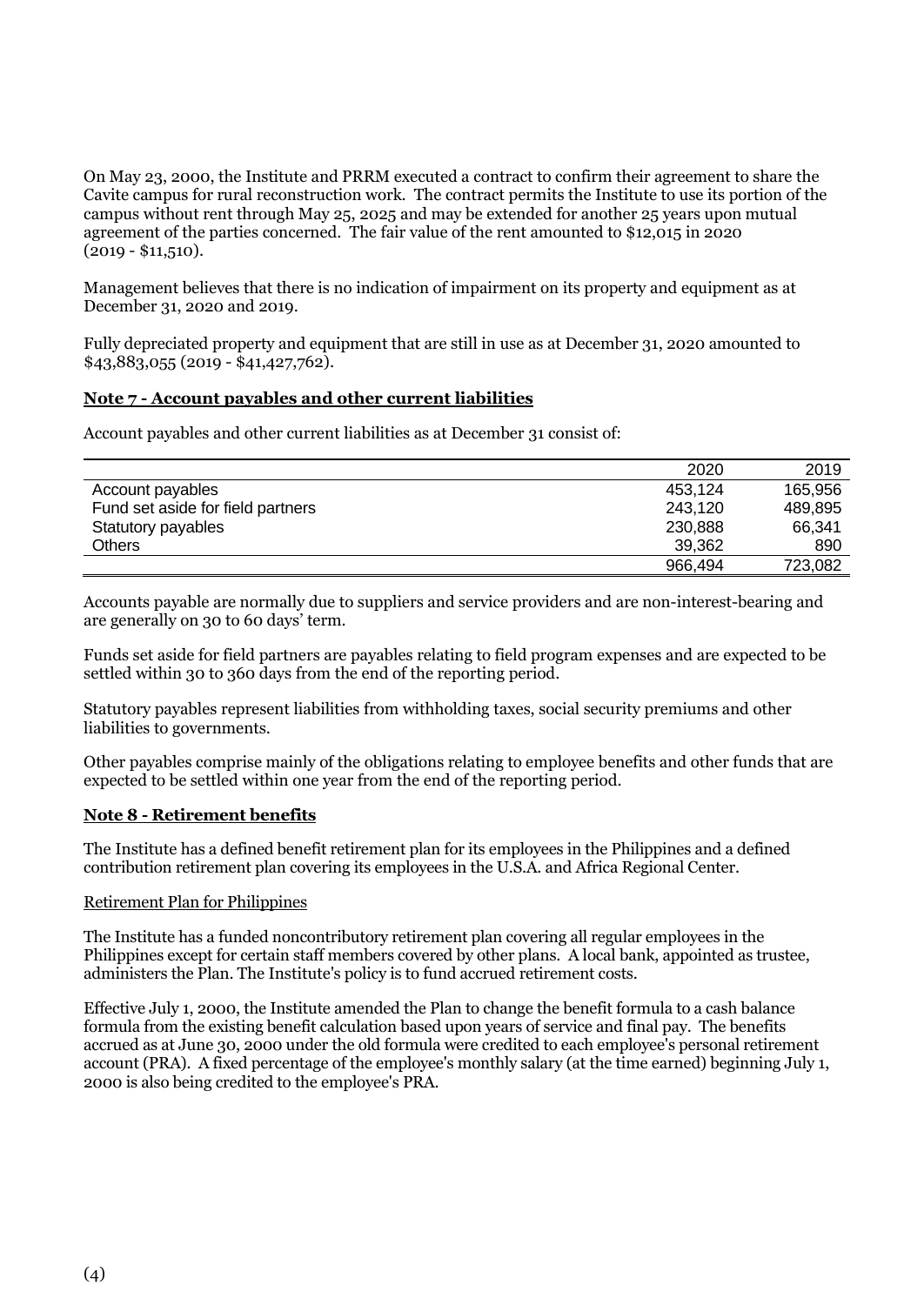Normal retirement date is upon attainment by a member of age 60 while early retirement is at age 50, with at least 10 years of service. Upon retirement, an employee receives in one lump sum the amount credited to his/her PRA or the legally mandated minimum retirement benefit, whichever is higher. In case of voluntary resignation, the employee is entitled to receive the amount standing to his/her credit upon the member attaining the age of 50 or after having completed at least 10 years of continuous service. A member who resigns from the employment of the Institute before completing 10 years of continuous service shall be entitled to receive one-half of the amount standing to his/her credit upon resignation and the balance of such amount standing to his/her credit upon attaining the age of 50. Alternatively, he/she may request for his/her fund balance to be transferred to another qualified plan. The fund is required to be under trusteeship to comply with the Philippine requirement for tax qualification. No part of the amount of the fund may be used for or diverted to any purpose other than for the benefit of the members and their beneficiaries.

Details of the Plan's status as at December 31, 2020 and 2019 are as follows:

|                               | 2020       | 2019       |
|-------------------------------|------------|------------|
| Retirement benefit obligation | 424.459    | 342,258    |
| Fair value of plan assets     | (497, 794) | (401, 419) |
| Retirement benefit asset      | (73, 335)  | (59, 161)  |

Components of retirement benefit expense for the years ended December 31 are as follows:

|                                       | 2020     | 2019      |
|---------------------------------------|----------|-----------|
| Current service cost                  | 68,477   | 38,416    |
| Interest cost                         | 3,234    | 27,152    |
| Expected return on plan assets        | (3,080)  | (29, 907) |
| Amortization of transition obligation | (6, 854) |           |
| Amortization of actuarial gain        |          | (5,583)   |
|                                       | 61.777   | 30,078    |

Retirement benefit expense is presented as part of Staff cost under "Operating expenses" account in the statements of activities (see Note 11).

Changes in the retirement benefit obligation for the years ended December 31 are as follows:

| 2020      | 2019      |
|-----------|-----------|
| 342,258   | 299,240   |
| 68,477    | 38,416    |
| 3,234     | 27,152    |
| (11, 471) | (25, 650) |
| 21,961    | 10,967    |
|           | (7, 867)  |
| 424,459   | 342,258   |
|           |           |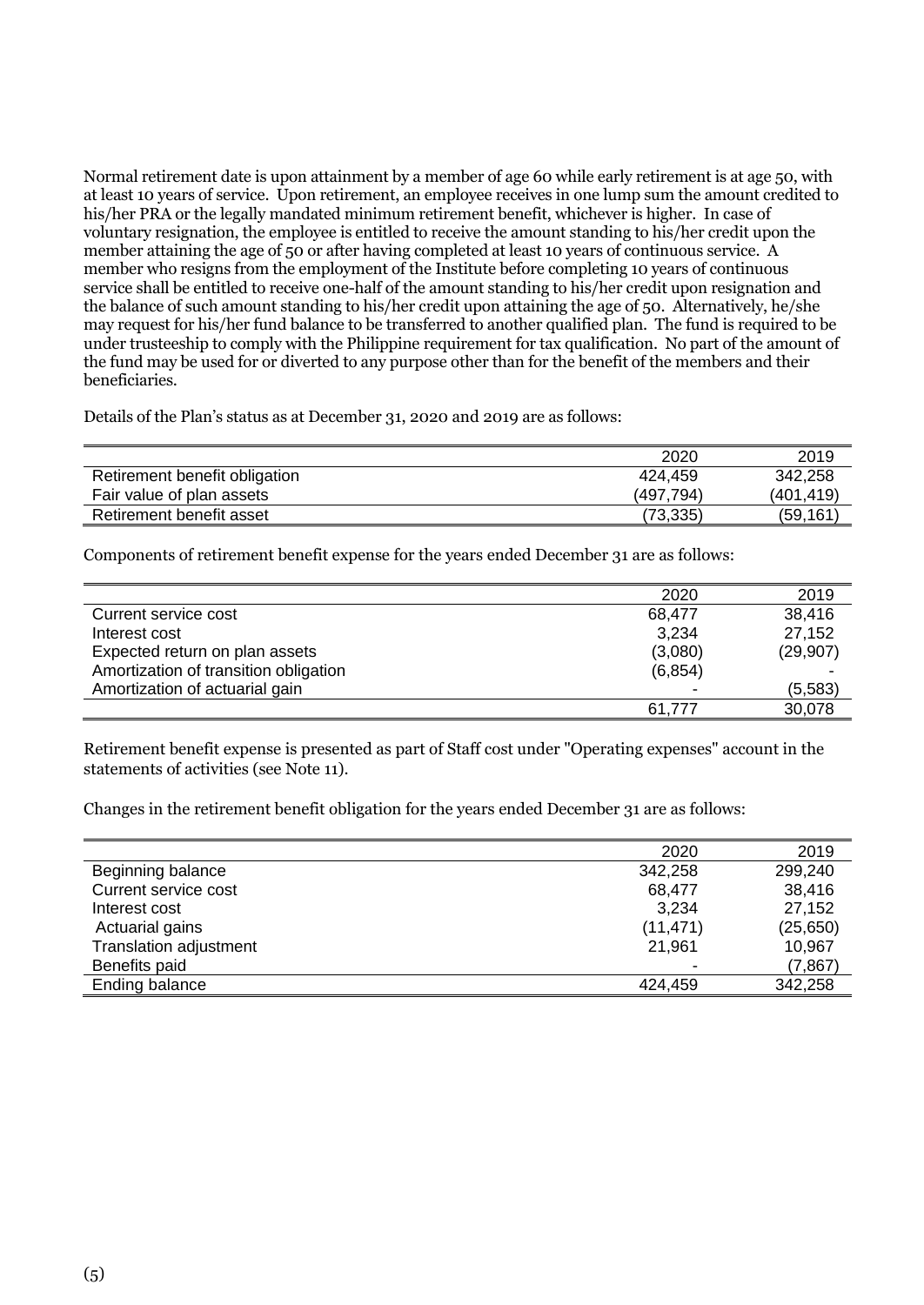Changes in the fair value of plan assets for the years ended December 31 are as follows:

|                                | 2020    | 2019     |
|--------------------------------|---------|----------|
| Beginning balance              | 401,419 | 332,188  |
| Expected return on plan assets | 3,080   | 29,907   |
| Contributions                  | 68,477  | 38,416   |
| Actuarial gains                | (871)   | (3,801)  |
| <b>Translation adjustment</b>  | 25,689  | 12,576   |
| Benefits paid                  |         | (7, 867) |
| Ending balance                 | 497,794 | 401,419  |

The principal actuarial assumptions used were as follows:

|                            | 2020     | 2019  |
|----------------------------|----------|-------|
| Discount rate              | 3.68%    | 4.85% |
| Return on plan assets rate | $0.70\%$ | 0.70% |
| Salary increase rate       | 2.50%    | 2.50% |

The Plan is funded by contributions of the Institute to a trust fund managed by a Philippine bank. The Plan assets of the Institute include Philippine peso and U S. dollar-denominated investments. The market value of the Plan assets is determined by the fund trustee.

Notwithstanding any other provisions of the trust agreement, the fund trustee shall use its best efforts to maintain allocation of the investment of the provident fund as established by the Institute's retirement committee and approved by the Institute's BOT. Funds delivered to the trustee in Philippine pesos shall be invested in Philippine peso-denominated investments. Funds delivered to the trustee in U. S. dollars shall be invested in U.S. dollar-denominated investments.

# Retirement Plan for Other Countries

Retirement benefit expense for the defined contribution retirement plan amounted to \$21,066 in 2020 (2019 - \$63,353). The accruals related to this expense are recognized as part of statutory payables amounting to \$12,130 as at December 31, 2020 (2019 - nil) (Note 7).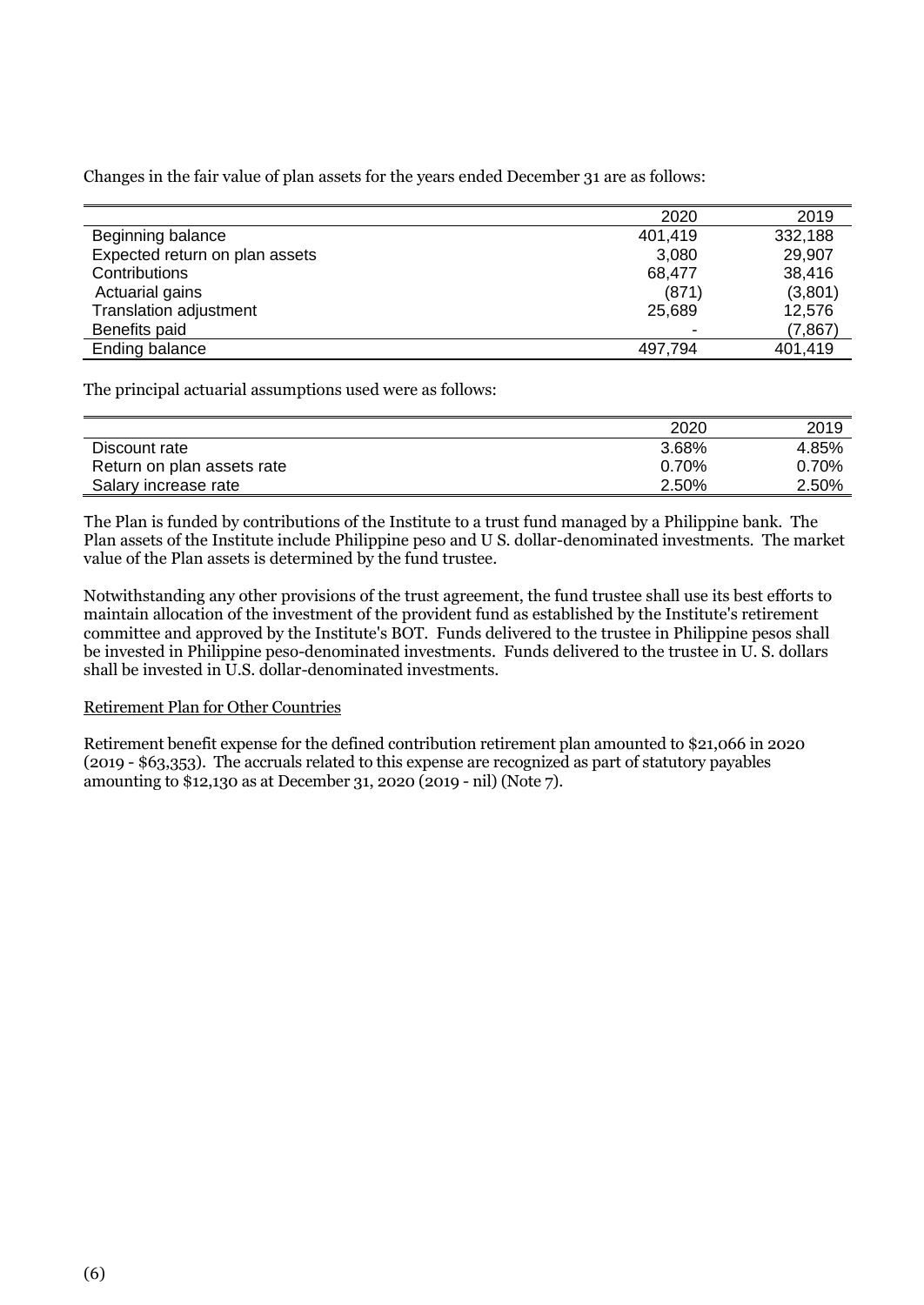# **Note 9 - Net assets**

Net assets with donor restrictions as at December 31 consist of the following:

|                                                                    | 2020      | 2019      |
|--------------------------------------------------------------------|-----------|-----------|
| Subject to expenditures for specified purpose:                     |           |           |
| Learning community program                                         |           |           |
| International Development Research Center (IDRC)                   | 576,614   | 189,520   |
| International Center for Tropical Agriculture (CIAT)               | 259,356   | 107,390   |
| Asian Development Bank (ADB)                                       | 288,310   | 351,326   |
| United Nations Food & Agriculture Organization (FAO)               | 250,413   | 101,114   |
| The World Food Programme (WFP)                                     | 173,683   |           |
| International Organization for Migration (IOM)                     | 147,198   |           |
| Alliance for Green Revolution in Africa (AGRA)                     | 140,500   |           |
| European Civil Protection and Humanitarian Aid Operations          |           |           |
| (ECHO) and Terre des Hommes (TDH) Italy                            | 108,621   |           |
| United Nations Children's Fund (UNICEF)                            | 105,560   |           |
| Consultative Group for International Agricultural Research (CGIAR) | 76,000    |           |
| Centenary Rural Development Bank Ltd                               | 75,136    |           |
| United nations Entity for Gender Equality and The                  |           |           |
| Empowerment of Women Ethiopia Addis Ababa (UNWomen)                | 70,192    |           |
| Technical Centre for Agricultural and Rural Cooperation (CTA)      | 38,059    | 106,328   |
| Forest Foundation Philippines (FFP)                                |           | 242,250   |
| The World Food Programme (WFP)                                     |           | 34,464    |
| Ministry of Finance, Economic Planning and Development             |           |           |
| (MoFPED) - Uganda                                                  |           | 631,918   |
| <b>VODP2 Consultancy Agricultural Extension</b>                    |           | 23,359    |
| Family Health International Solutions LLC (FHI)                    |           | 266,764   |
| United Nations Office for Project Services (UNOPS)                 |           | 60,000    |
| <b>WSP Giving Girls 2nd Chance</b>                                 |           | 107,000   |
| <b>CM191027.SUCRA</b>                                              |           | 45,251    |
| KE19005.CMDRR.ARCHE.NOVA                                           |           | 30,692    |
|                                                                    | 2,309,642 | 2,297,376 |
| <b>Endowment funds</b>                                             |           |           |
| The Alice Yen Fund                                                 | 518,363   | 514,627   |
| The Reader's Digest Endowment for Publications                     | 101,058   | 101,692   |
| The Employee's Welfare Fund                                        | 65,442    | 56,238    |
| The Mr. & Mrs. Yen Mei Tang Memorial Fund                          | 64,421    | 64,661    |
| The Jimmy Yen Go to the People Fund                                | 29,354    | 29,183    |
|                                                                    | 778,638   | 766,401   |
|                                                                    | 3,088,280 | 3,063,777 |

The net assets comprising of funds without donor restrictions as at December 31, 2020 and 2019 amounts to US\$869,206 and US\$1,329,447, respectively.

#### *Endowment funds*

Earnings and appreciation of endowment funds were included as part of without donor restrictions net assets.

Earnings and appreciation on The Alice Yen Fund may be used for purposes that honor the memory of Alice Yen and her contributions to rural reconstruction and those that relate to education, training, research programs of the Institute and professional development of its staff.

Earnings on The Reader's Digest Endowment for Publications may be used for publication expenses.

Earnings and appreciation on The Employees' Welfare Fund may be used for any purpose that tends to give a sense of security to the Institute's staff members.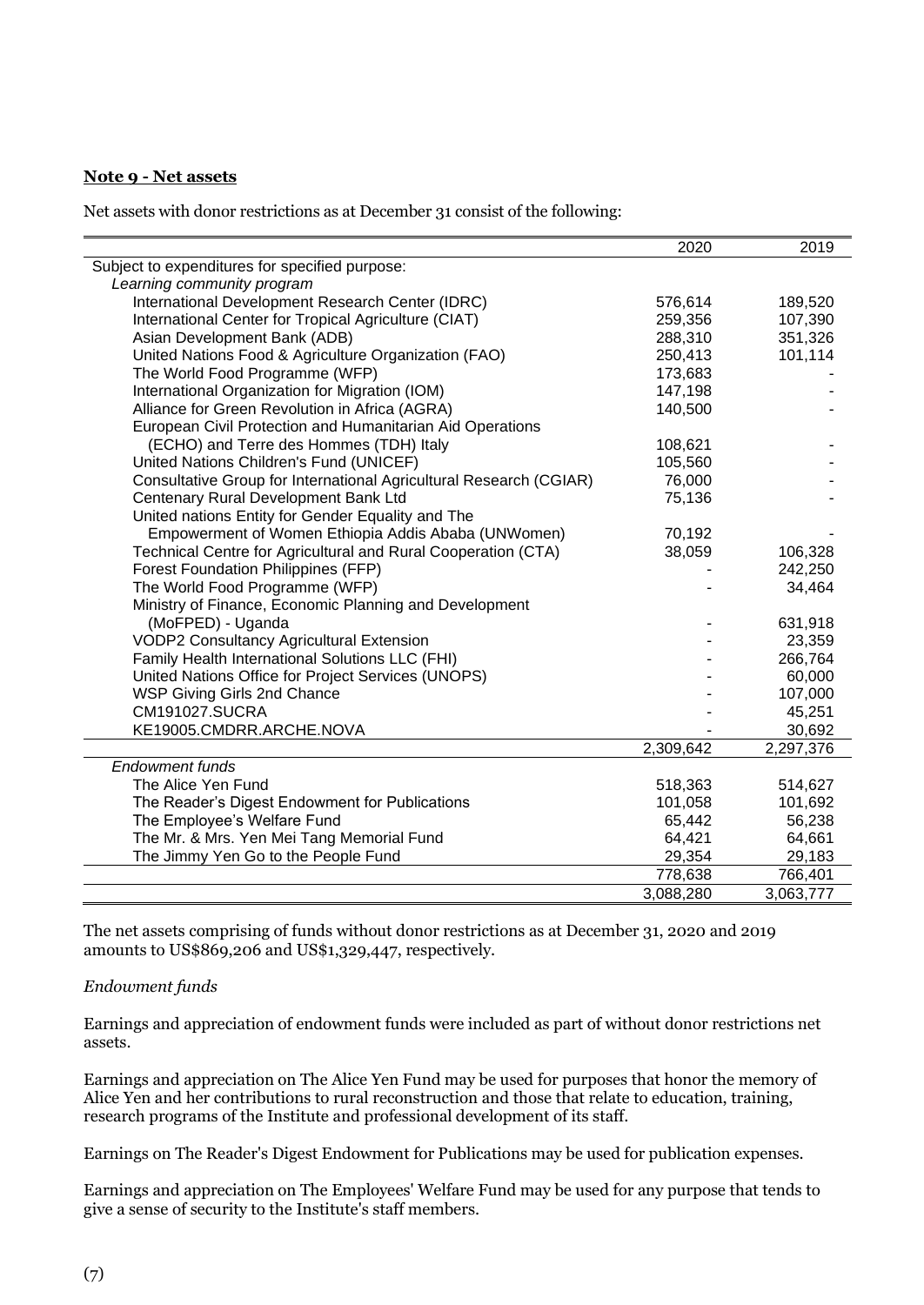Earnings and appreciation on The Mr. & Mrs. Yen Mei Tang Memorial Fund may be used for purposes that honor the memory of Mr. and Mrs. Yen Mei Tang and meet any of the following conditions:

- a. Send promising Institute staff members, holding bachelor's degrees, to study for master's at the University of the Philippines.
- b. Enable promising young staff members to attend short-term courses or to receive training in subjects related to the Institute's mission and language, computer science or to other subjects relating to their work for the Institute.
- c. Provide grants to finance on-site study of successful rural reconstruction efforts.
- d. Finance expenditures on facilities and equipment that improve staff effectiveness.
- e. Finance publications of the Institute staff members related to rural reconstruction.

In 2003, the Institute transferred the Rural Reconstruction Endowment Fund amounting to US\$50,128 to an endowment trust, which is a separate entity. The endowment trust is organized exclusively for the benefit of the Institute and shall operate as a supporting organization of the Institute in accordance with Section 509 (a)(3) of the U.S. Internal Revenue Code. The Institute has no control over the trust. The earnings of the fund will be for the benefit of the Institute only upon the determination of the distributable amount by the trustees of the endowment trust. Any earnings not distributed shall be accumulated to the principal. The value of the endowment trust as at December 31, 2020 and 2019 amounted to US\$83,377 and US\$80,271, respectively.

Changes in the endowment net assets with donor restrictions for the years ended December 31 follow:

|                                         | 2020      | 2019      |
|-----------------------------------------|-----------|-----------|
| Endowment net assets, beginning of year | 766,401   | 663,552   |
| Investment return, net                  | 15,502    | 84,881    |
| Contributions                           | 7,183     | 28,520    |
| Amount appropriated for expenditure     | (75, 618) | (84, 881) |
| Changes in the market value             | 65.170    | 74,329    |
| Endowment of assets, end of year        | 778,638   | 766,401   |

#### **Note 10 - Commitments and contingencies**

The Institute leases various office spaces for its operations. The terms of these leases range from one to three years. Total rent expense amounted to \$72,274 and \$59,445 in 2020 and 2019, respectively, and is shown as part of "Rental and maintenance" under "Operating expenses" account in the statements of activities (see Note 11).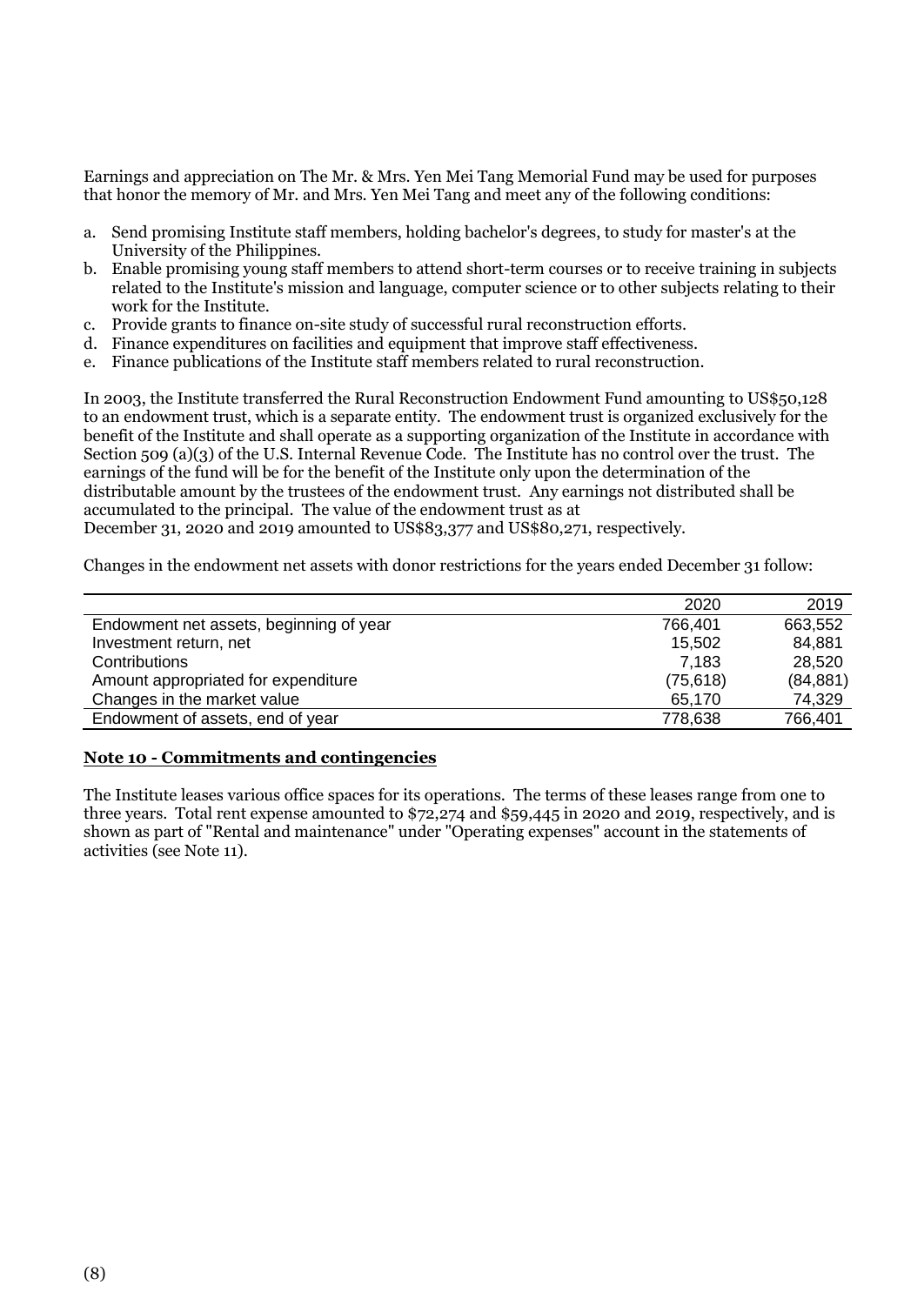# **Note 11 - Operating expenses**

Operating expenses for the years ended December 31 are as follow:

|                               |              | 2020      |                  |           |             |                     |          |           |  |
|-------------------------------|--------------|-----------|------------------|-----------|-------------|---------------------|----------|-----------|--|
|                               |              |           | Program services |           |             | Supporting services |          | Total     |  |
|                               | <b>Notes</b> | Learning  | Applied          |           | Management  |                     |          |           |  |
|                               |              | community | learning         | Subtotal  | and general | Fund raising        | Subtotal |           |  |
| Staff costs                   | 8            | 1,160,913 | 235,606          | 1,396,519 | 197,908     | 49,477              | 247,385  | 1,643,904 |  |
| Contractual services          |              | 759.407   | 165,986          | 925,393   | 120,324     | 30,081              | 150,405  | 1,075,798 |  |
| Travel                        |              | 334,591   | 7.178            | 341,769   | (569)       | (142)               | (711)    | 341.058   |  |
| Rental and maintenance        | 10           | 239,987   | 38,882           | 278.869   | 46,009      | 11,502              | 57,511   | 336,380   |  |
| Supplies and materials        |              | 141.318   | 2,524            | 143.842   | 3,212       | 802                 | 4,014    | 147,856   |  |
| Depreciation and amortization | 6            | 19,968    | 14,263           | 34,231    | 18,257      | 4,564               | 22,821   | 57,052    |  |
| Communications                |              | 25.218    | 5,363            | 30,581    | 5.727       | 1,431               | 7,158    | 37.739    |  |
| Printing and publications     |              | 14.234    | 357              | 14.591    | 260         | 65                  | 325      | 14,916    |  |
| Others                        |              | 177.339   | 24,379           | 201,718   | 3,852       | 959                 | 4,811    | 206,529   |  |
|                               |              | 2,872,975 | 494,538          | 3,367,513 | 394,980     | 98,739              | 493,719  | 3,861,232 |  |

|                               | 2019         |           |                          |           |             |                     |          |           |  |
|-------------------------------|--------------|-----------|--------------------------|-----------|-------------|---------------------|----------|-----------|--|
|                               |              |           | Program services         |           |             | Supporting services |          |           |  |
|                               | <b>Notes</b> | Learning  | Applied                  |           | Management  |                     |          |           |  |
|                               |              | community | learning                 | Subtotal  | and general | Fund raising        | Subtotal |           |  |
| Staff costs                   | 8            | ,384,992  | 193,181                  | 1,578,173 | 229,430     | 57,358              | 286,788  | 1,864,961 |  |
| Travel                        |              | 707,945   | 62,368                   | 770,313   | 61,215      | 15,304              | 76,519   | 846,832   |  |
| Contractual services          |              | 424,167   | 319,206                  | 743,373   | 61,146      | 15,286              | 76,432   | 819,805   |  |
| Field program expenses        |              | 811,506   | $\overline{\phantom{a}}$ | 811,506   |             |                     |          | 811,506   |  |
| Rental and maintenance        | 10           | 99,938    | 72,799                   | 172,737   | 91,372      | 22,843              | 114,215  | 286,952   |  |
| Supplies and materials        |              | 118.728   | 15,237                   | 133,965   | 6,720       | 1,680               | 8,400    | 142,365   |  |
| Depreciation and amortization | 6            | 23,374    | 16,696                   | 40,070    | 21,371      | 5,343               | 26,714   | 66,784    |  |
| Communication                 |              | 29.111    | 7,968                    | 37.079    | 10.059      | 2,515               | 12,574   | 49,653    |  |
| Printing and publications     |              | 31,961    | 1,541                    | 33,502    | 1,868       | 467                 | 2,335    | 35,837    |  |
| Others                        |              | 25,093    | 41,481                   | 66,574    | 22,942      | 5,733               | 28,675   | 95,249    |  |
|                               |              | 3,656,815 | 730,477                  | 4,387,292 | 506,123     | 126,529             | 632,652  | 5,019,944 |  |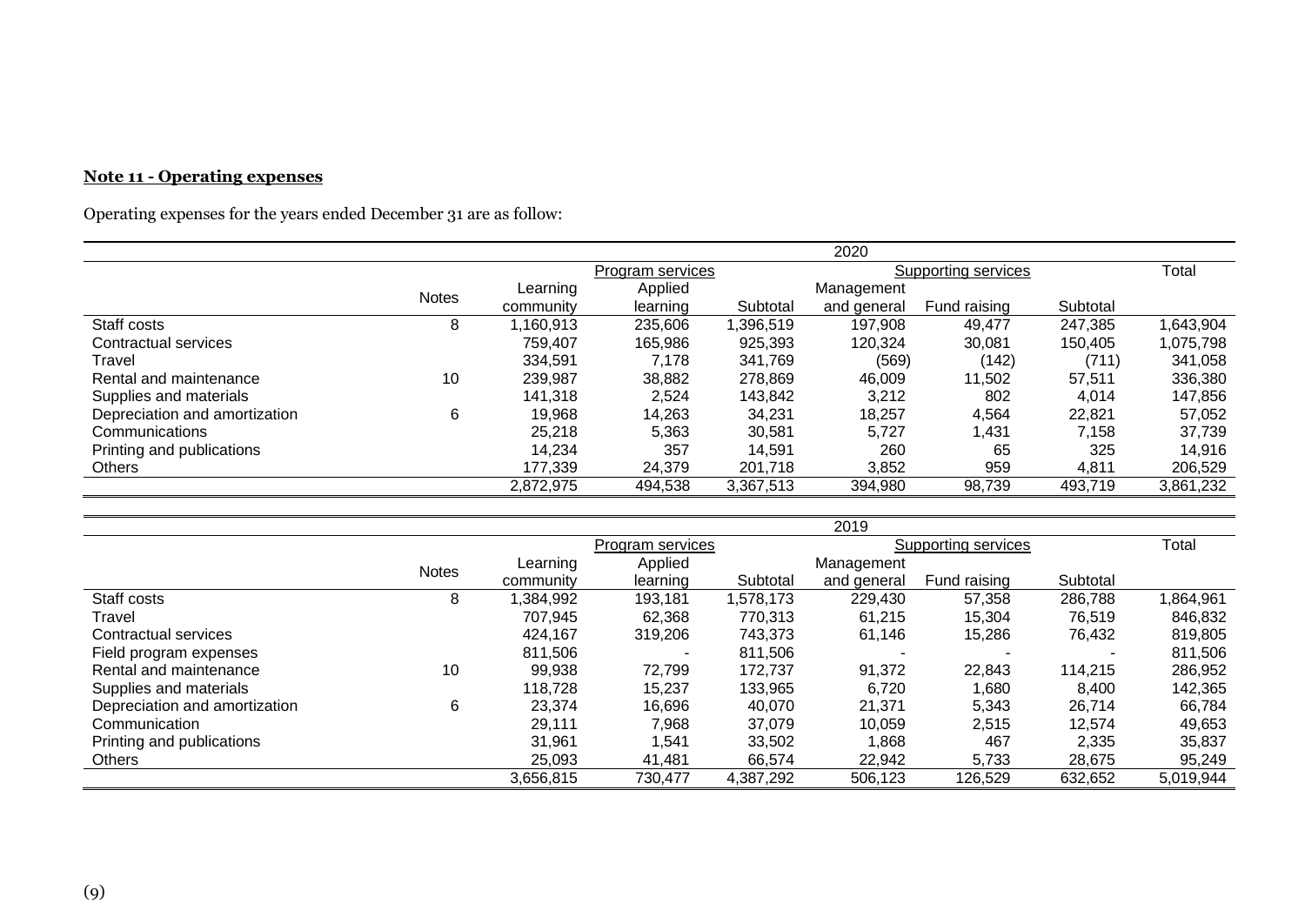The foregoing expenses incurred by the Institute are classified by functional category of program and supporting services. The functional categories included under program services are described as follows:

a. Learning Community Program

This program aims to: (1) enable people and their communities to effect meaningful change in their lives through research and learning process; and (2) generate knowledge about participatory human development through practical experience. Capacity building of people and their institutions is achieved at the community level through this program.

b. Applied Learning Program

This program aims to contribute to the global body of knowledge on organizational and program effectiveness and good governance through practical trainings, workshops, conferences, technical assistance, study programs and publications. The focus is to transform field experience into a unique, informed, evolving and on-site learning through interaction between community members and development practitioners engaged at national, regional and global levels.

#### **Note 12 - Liquidity**

The Institute's financial assets available within one year of the financial reporting date for general expenditure are as follows:

|                           | <b>Notes</b> | 2020      | 2019      |
|---------------------------|--------------|-----------|-----------|
| Cash and cash equivalents |              | 616,195   | 219,192   |
| Investments               | 3            | 778.638   | 766,401   |
| Contribution receivables  | 4            | 1,919,947 | 1,769,817 |
| Other receivables         |              | 190,538   | 104,007   |
| Total assets              |              | 3,505,318 | 2,859,417 |

The Institute's financial assets have been reduced by amounts not available for general use because of donor imposed restrictions for the implementation of program services.

The Institute's endowment funds consist of donor-restricted endowments. Income from donor-restricted endowments is restricted for specific purposes and, therefore, is not available for general expenditure.

As part of the Institute's liquidity management, it has a policy to structure its financial assets to be available as its general expenditures, liabilities, and other obligations come due.

#### **Note 13 - Financial risk management objectives and policies**

The Institute's principal financial instruments consist mainly of cash and cash equivalents, investments, contribution and other receivables, accounts payable and other current liabilities (excluding statutory payables). The main purpose of these financial instruments is to maintain security and liquidity. Subject to that objective, the Institute seeks a reasonable return on its investments given their risk profile. The Institute is restricted to invest in instruments of a limited class of issuers, particularly government or government-guaranteed obligations, money market mutual funds and corporate obligations.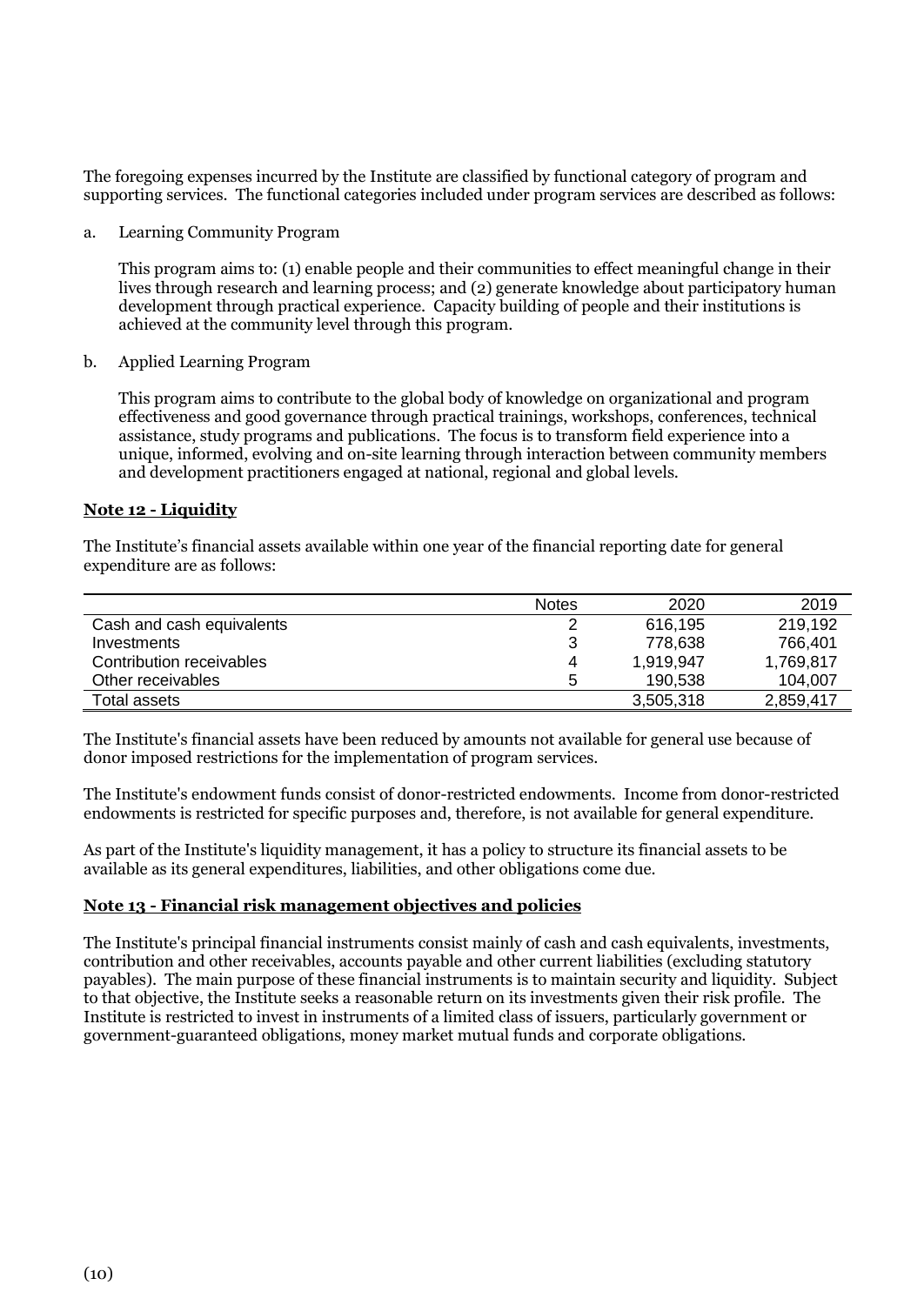#### Concentration of risks

*Custodial Credit Risk.* Cash and cash equivalents are maintained with several financial institutions. Deposits held with banks may exceed the amount of insurance provided on such deposits. Generally, these deposits may be redeemed upon demand and are maintained with financial institutions of reputable credit and therefore bear minimal credit risk.

*Interest Rate Risk.* Disclosure of the maturities of investments is required when the fair market value is adversely affected by changes in interest rates. Investments are intended to be held for an undefined period.

*Foreign Currency Risk.* Foreign exchange risk is the risk that the value of the Institute's financial instrument will fluctuate due to changes in foreign exchange rates. The Institute has recognized in the statements of activities net foreign exchange gain of US\$34,691 in 2020 (2019 - US\$72,408 loss).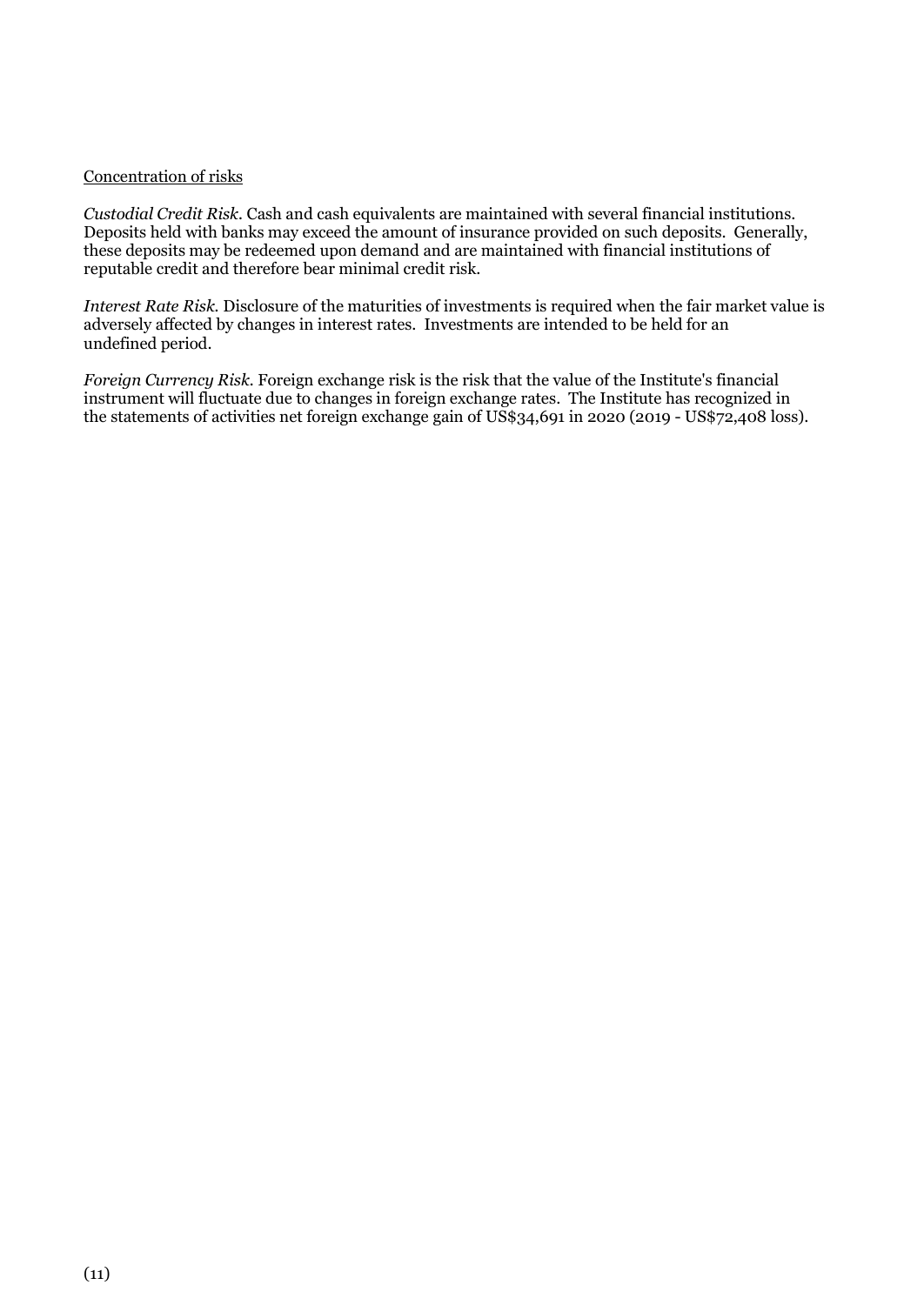The Institute's foreign currency-denominated monetary assets and liabilities as at December 31 and their functional currency equivalent follow:

|                              |             |            |             | 2020            |                   |                |            |            |            |            |
|------------------------------|-------------|------------|-------------|-----------------|-------------------|----------------|------------|------------|------------|------------|
|                              |             |            |             |                 | Original currency |                |            |            |            | Functional |
|                              | PHP         | <b>ETB</b> | <b>KES</b>  | <b>UGX</b>      | <b>KHR</b>        | <b>SSP</b>     | <b>EUR</b> | <b>GBP</b> | <b>MMK</b> | currency   |
| Financial assets:            |             |            |             |                 |                   |                |            |            |            |            |
| Cash and cash equivalents    | 4,562,037   | 599,504,   | 3,772,751   | 24,352,124      | 635.548           | 4.165          | 10.233     | 408        | 2,057,574  | 191,695    |
| Contribution receivables     | 5,360,696   | 3,588,123  | (3,486,714) | 1,392,941,033   | (27,786,460)      | $\blacksquare$ | (82,001)   | (32,210)   |            | 403,226    |
| Other receivables            | 2,736,983   | 238,618    | (531,609)   | 463,693,533     | $\sim$            |                |            |            | 4,027,157  | 182,472    |
| <b>Financial liabilities</b> |             |            |             |                 |                   |                |            |            |            |            |
| Accounts payable and other   |             |            |             |                 |                   |                |            |            |            |            |
| current liabilities          | (6,465,420) | (794, 937) | 272,050,    | (601, 437, 156) | $\sim$            |                | (800)      |            |            | (302, 639) |
| Net foreign currency -       |             |            |             |                 |                   |                |            |            |            |            |
| denominated financial assets | 6,194,296   | 4,631,307  | ,026,478    | 1,279,549,534   | (27, 150, 912)    | 4.165          | (72, 567)  | (31, 802)  | 6,084,731  | 474,754    |

|                              |             |            |            | 2019          |                          |                          |                          |            |                          |            |
|------------------------------|-------------|------------|------------|---------------|--------------------------|--------------------------|--------------------------|------------|--------------------------|------------|
|                              |             |            |            |               | Original currency        |                          |                          |            |                          | Functional |
|                              | <b>PHP</b>  | <b>ETB</b> | <b>KES</b> | UGX           | <b>KHR</b>               | <b>SSP</b>               | <b>EUR</b>               | <b>GBP</b> | <b>MMK</b>               | currency   |
| Financial assets:            |             |            |            |               |                          |                          |                          |            |                          |            |
| Cash and cash equivalents    | 4.647.175   | .066.014   | 4,255,578  | 24.949.103    | 655.677                  | 24.224                   | 30.947                   | 408        | 2,306                    | 209,677    |
| Contribution receivables     | 4.030.429   | 5,373,086  | 202,103    | .637,513,388  | $\overline{\phantom{0}}$ | $\overline{\phantom{a}}$ | -                        |            | $\overline{\phantom{a}}$ | 701.953    |
| Other receivables            | 3,325,832   | 275,884    | 48.132     | 27,360,675    |                          | $\overline{\phantom{0}}$ | $\overline{\phantom{a}}$ |            | $\overline{\phantom{0}}$ | 82,173     |
| <b>Financial liabilities</b> |             |            |            |               |                          |                          |                          |            |                          |            |
| Accounts payable and other   |             |            |            |               |                          |                          |                          |            |                          |            |
| current liabilities          | (4,395,394) | (858, 563) | (328, 971) | (231,490,376) |                          |                          |                          |            |                          | (180,633)  |
| Net foreign currency -       |             |            |            |               |                          |                          |                          |            |                          |            |
| denominated financial assets | 7,608,042   | 5,856,421  | 4,176,842  | ,458,332,790  | 655,677                  | 24,224                   | 30,947                   | 408        | 2,306                    | 813,170    |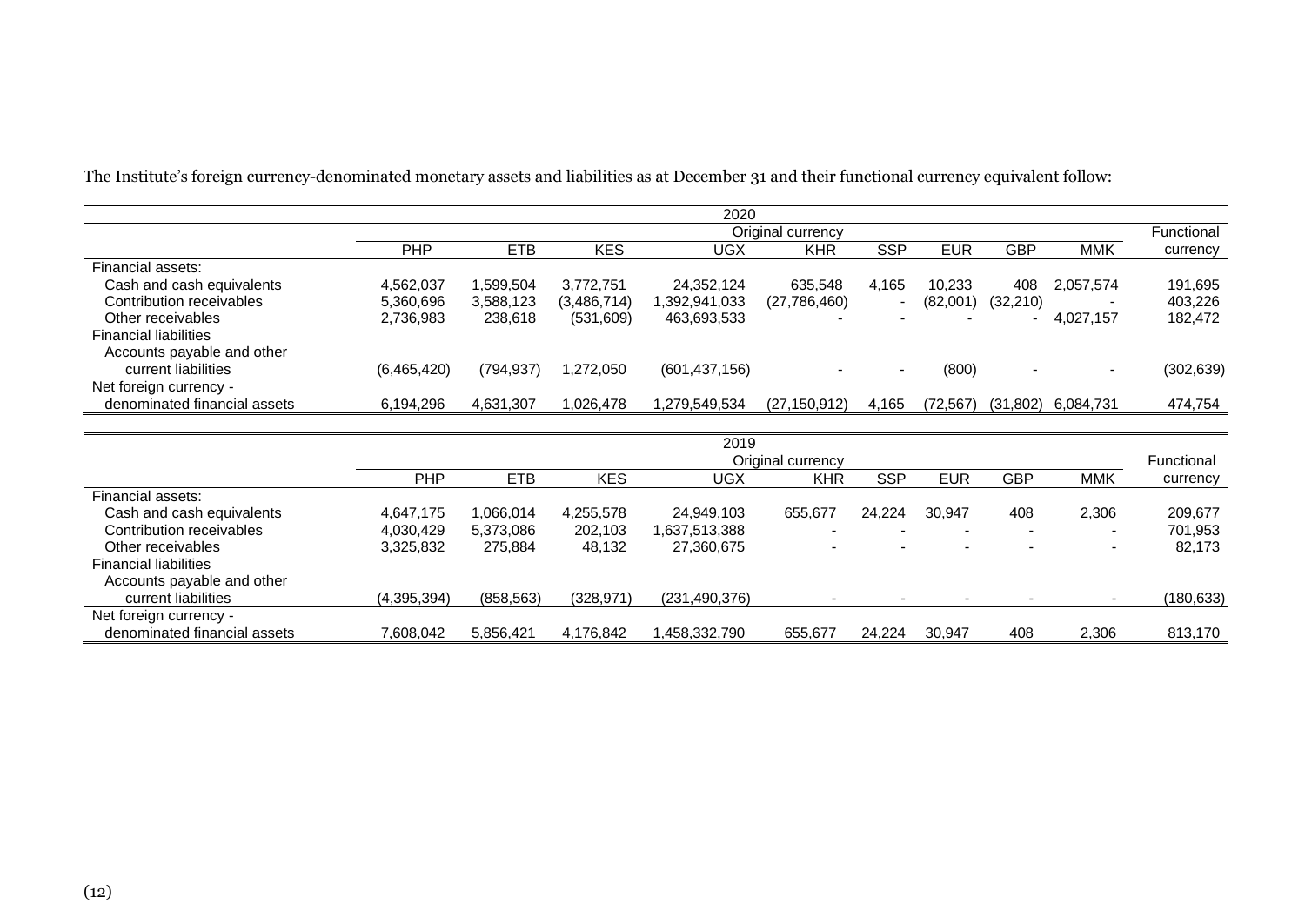In the revaluation of its foreign currency-denominated financial assets and liabilities, the Institute used the following exchange rates as at December 31:

|                             | 2020     | 2019     |
|-----------------------------|----------|----------|
| Philippine peso (PHP)       | 48.02    | 50.82    |
| Kenyan shillings (KES)      | 109.15   | 100.33   |
| Euro (EUR)                  | 0.82     | 0.90     |
| Ethiopian birr (ETB)        | 39.32    | 31.65    |
| Ugandan shillings (UGX)     | 3,657.48 | 3,631.94 |
| United Kingdom pounds (GBP) | 0.82     | 0.77     |
| Sudanese pound (SSP)        | 155      | 130.26   |
| Cambodian riel (KHR)        | 4,045.50 | 4,005.11 |
| Myanmar kyats (MMK)         | 1,327.81 | 1,468.96 |
| Zimbabwean dollar (ZWD)     | 81.79    |          |

The following table demonstrates the sensitivity to a reasonable possible change in U.S. dollar exchange rate, with all variables held constant, of the Institute's excess of revenue, gains and other support over expenses as at December 31:

|                   | PHP      | <b>ETB</b> | <b>KES</b> | UGX       | <b>KHR</b> | <b>SSP</b> | <b>EUR</b> | GBP  | MMK   |
|-------------------|----------|------------|------------|-----------|------------|------------|------------|------|-------|
| December 31, 2020 |          |            |            |           |            |            |            |      |       |
| Increase by 10%   | 86.366   | 36.979     | 31.423     | 6,053     | 143        | 24         | 11.365     | 507  | 1.409 |
| Decrease by 10%   | 105.559  | 45.197     | 38.405     | 7.398     | 175        | 30         | 13.890     | 619  | 1.722 |
| December 31, 2019 |          |            |            |           |            |            |            |      |       |
| Increase by 10%   | (13,610) | (16,822)   | 3.785      | (36, 503) | (15)       | (17)       | (3, 126)   | (48) |       |
| Decrease by 10%   | 16.634   | 20.560     | 44.614     | 44.614    | 18         | 21         | 3.821      | 59   |       |

#### **Note 14 - Summary of significant accounting policies**

The principal accounting policies applied in the preparation of these financial statements are set out below. These policies have been consistently applied to all the years presented, unless otherwise stated.

# **14.1 Basis of preparation**

The financial statements of the Institute have been presented on the accrual basis in accordance with accounting principles generally accepted in the U.S.A. The financial statements are presented in accordance with Financial Accounting Standards Board (FASB) Accounting Standards Codification (ASC) 958 and the provisions of the American Institute of Certified Public Accountants (AICPA) "Audit and Accounting Guide for Not-for-Profit Organizations" (the "Guide").

#### **14.2 Financial statement presentation**

Under the provisions of the Guide, net assets and revenues, and gains and losses are classified based on the existence or absence of donor-imposed restrictions. Accordingly, the net assets of the Institute and changes therein are classified as follows:

• Net assets without donor restrictions

Net assets that are not subject to any donor-imposed restrictions and may be expended for any purpose in performing the primary objectives of the organization. The Institute's Board of Trustees (BOT) may designate assets without restrictions for specific operational purposes from time to time.

• Net assets with donor restrictions

Net assets subject to stipulations imposed by donors and grantors. Some donor restrictions are temporary in nature; those restrictions will be met by actions of the organization or by the passage of time.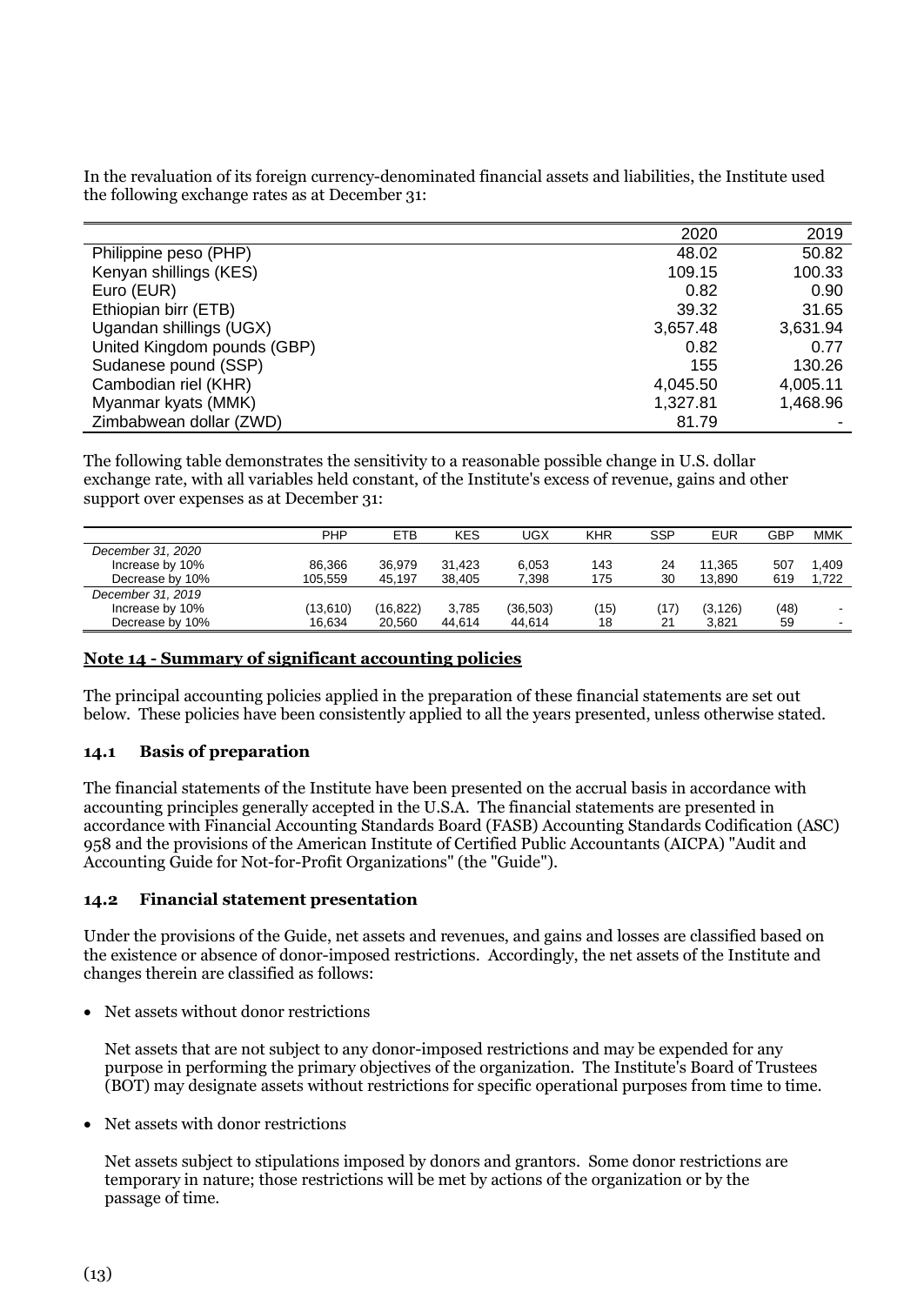Other donor restrictions are perpetual in nature, whereby the donor has stipulated the funds be maintained in perpetuity.

# **14.3 Basis of accounting**

The accompanying financial statements have been prepared on the accrual basis of accounting. Revenues are recorded when earned and expenses when incurred and measurable, regardless of when the related cash flows take place. Non-exchange transactions, in which the Institute receives value without directly giving equal value in exchange, include grants and private donations. On an accrual basis, revenue from these transactions is recognized in the year in which all criteria are satisfied, if measurable and probable of collection.

# **14.4 Measure of operations**

The statement of activities reports all changes in net assets, including changes in net assets from operating and non-operating activities. Operating activities consist of those items attributable to the organization's ongoing activities. Non-operating activities are limited to resources that generate return from investments, endowment contributions, bank charges, and other activities considered to be of a more unusual or nonrecurring nature.

# **14.5 Use of estimates**

The preparation of financial statements in conformity with accounting principles generally accepted in the U S.A. requires management to make estimates and assumptions that affect the reported amounts of assets and liabilities and disclosures of contingent assets and liabilities at the date of the financial statements. Estimates also affect the reported amounts of revenue, expenses, or other changes in net assets during the year. Actual results could differ from these estimates.

# **14.6 Cash and cash equivalents**

Cash includes cash on hand and cash in bank. Cash equivalents are short-term, highly liquid investments that are readily convertible to known amounts of cash with original maturities of three months or less and that are subject to an insignificant risk of change in value.

# **14.7 Investments**

Investments are reported at fair value based on quoted market prices. Net appreciation (depreciation) in the fair value of investments, which consists of the realized gains or losses and the unrealized appreciation (depreciation) on those investments, is presented in the statement of activities in accordance with donor restrictions as investment return. Investment return is presented net of investment fees. The average cost method is primarily used to determine the basis for computing realized gains or losses.

# **14.8 Contributions and other receivables**

Contributions and other receivables are recognized initially at fair value. After initial measurement, contributions and other receivables are carried at amortized cost using the effective interest rate method, less any allowance for Impairment. Unconditional promise to give in future periods are initially recorded at estimated fair value determined using the discounted present value of expected cash flows and subsequently amortized over the expected payment period, net of allowance for impairment. The discount rates are determined at the time the unconditional promise to give is initially received.

The allowance is established by charges to the statement of activities in the form of provision for doubtful accounts. The allowance for uncollectible contributions receivable is based upon the Institute's analysis of past collection experience, pledge activity and other judgmental factors.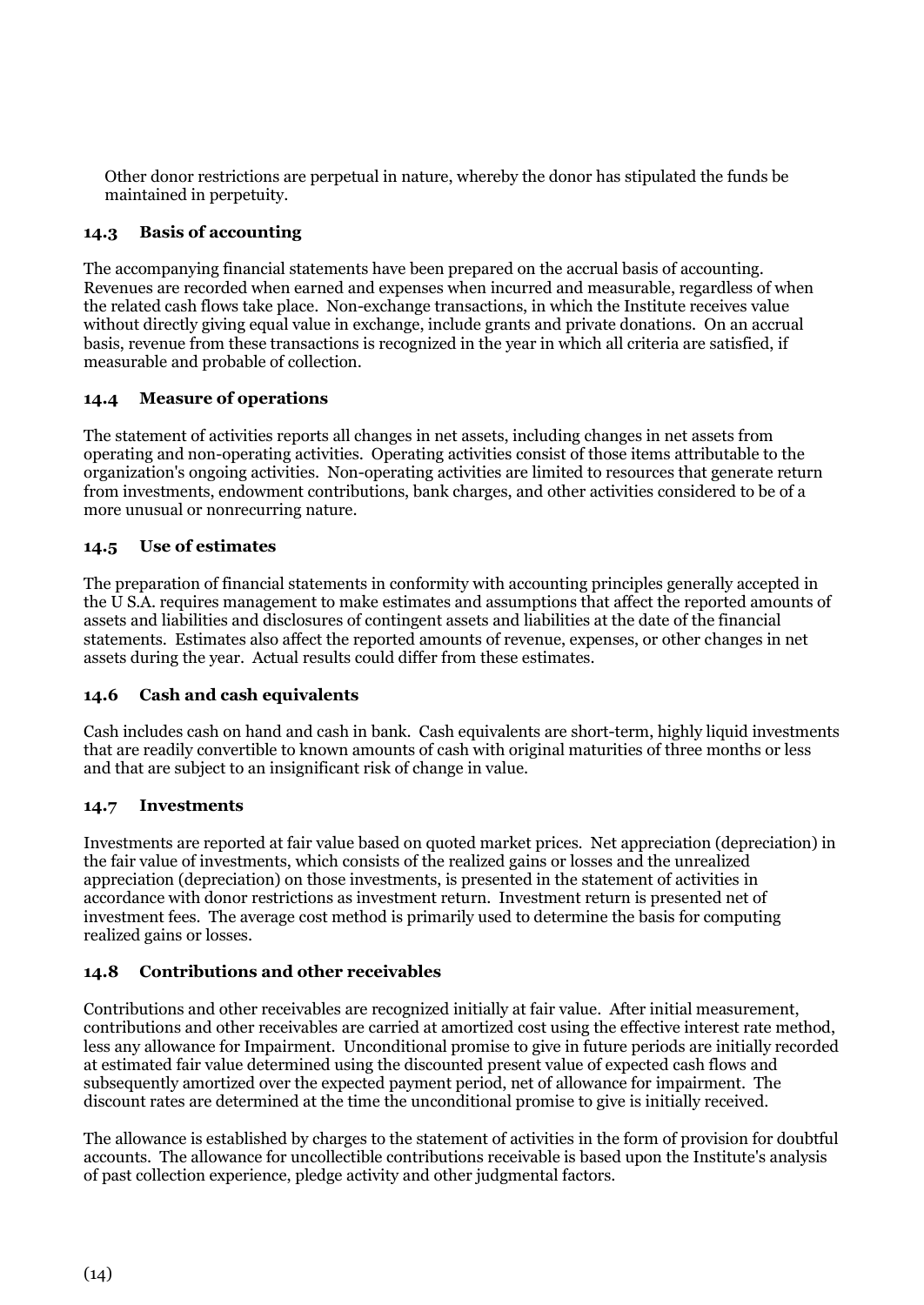# **14.9 Property and equipment**

Property and equipment are recorded at cost and depreciated or amortized on the straight-line basis over the estimated useful lives of the assets. Leasehold improvements are recorded at cost and amortized on a straight-line basis over the shorter of the remaining lease term or the useful life of the improvement. Contributed items are recorded at fair value at date of donation. If donors stipulate how long the assets must be used, the contributions are recorded as with donor restrictions. In the absence of such stipulation, contributions of equipment are recorded as without donor restrictions.

Depreciation and amortization are computed using the straight-line method over the following estimated useful lives:

| Leasehold improvements         | 10 to 25 years or the term of the  |  |  |  |  |
|--------------------------------|------------------------------------|--|--|--|--|
|                                | lease, whichever period is shorter |  |  |  |  |
| <b>Buildings</b>               | 10 to 25 years                     |  |  |  |  |
| Furniture and office equipment | 3 to 5 years                       |  |  |  |  |
| Transportation equipment       | 5 to 8 years                       |  |  |  |  |
| Other equipment                | 5 to 10 years                      |  |  |  |  |

#### **14.10 Revenue and expense recognition**

Contributions and grants, which include unconditional promises to give (pledges), are recognized as revenue in the year they are received or promised, whichever is earlier. An unconditional promise to give is recognized when a promise is made or received, provided there is sufficient evidence in the form of verifiable documentation. Donor-restricted contributions whose restrictions are met or have expired in the same reporting year are classified as without donor restrictions support.

Contributions and grants received intended for projects to be undertaken in future years are accounted for as with donor restrictions net assets.

Gains and losses on investments and other assets and liabilities are reported as increases or decreases in under the without donor restrictions net assets unless their use is restricted by explicit donor stipulation.

Contributions restricted for the acquisition of land, buildings, and equipment are reported as net assets without donor restriction upon acquisition of the assets and the assets are placed in service.

Revenue from other services, such as training, workshops, study programs, customized courses and technical assistance, are recognized when services have been rendered and collection is reasonably

Revenue from use of campus facilities is recognized based on actual occupancy and when collection is reasonably assured.

Revenues from sale of books and other published materials are recognized when the significant risks and rewards of ownership of the published materials have passed to the buyer and the amount of revenues can be reliably measured.

Expenses are generally reported as decreases in without donor restrictions net assets. Expirations of donor-imposed stipulations or of the BOT designations that simultaneously increase one class of net assets and decrease another are reported as transfers between the applicable classes of net assets.

# **14.11 Functional allocation of expenses**

The costs of providing program and other activities have been summarized on a functional basis in the statements of activities. Accordingly, certain costs have been allocated among program services and supporting services benefited. Such allocations are determined by management on an equitable basis.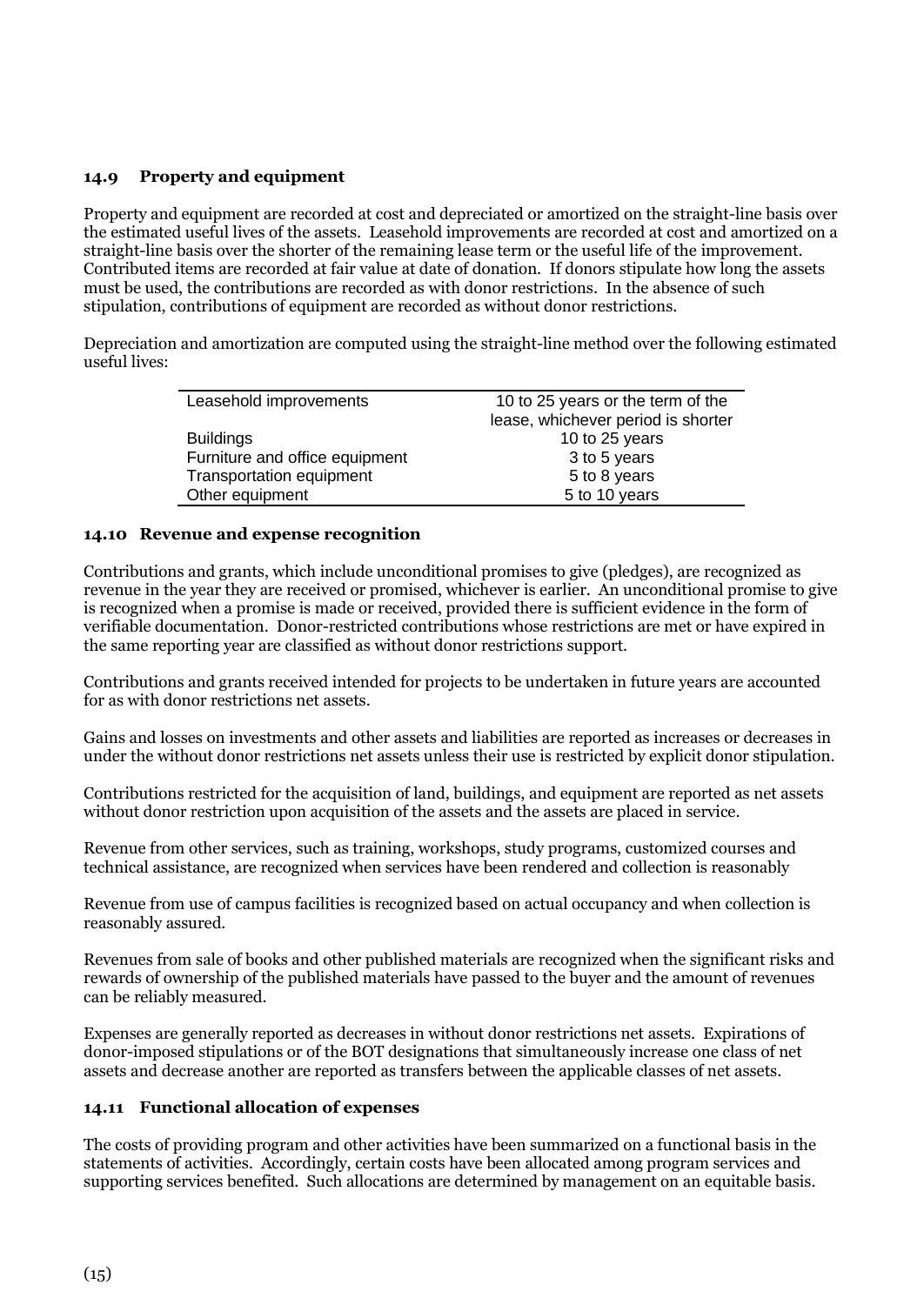The expenses that are allocated include the following:

|                           | Method of allocation          |
|---------------------------|-------------------------------|
| Staff costs               | Time and effort               |
| Contractual services      | Time and effort               |
| Rental and maintenance    | Square footage or utilization |
| Travel                    | Time and effort               |
| Supplies and materials    | Time and effort               |
| Communications            | Time and effort               |
| Printing and publications | Full time equivalent          |
| <b>Others</b>             | Time and effort               |
|                           |                               |

# **14.12 Retirement benefits**

The Institute's retirement benefit expense is based on the defined benefit retirement plan for employees in the Philippines and defined contribution retirement plan for employees in the U.S.A. and Africa Regional Center. Defined benefit retirement plan includes the service cost determined under the projected unit credit method. This method reflects benefits earned by the employees to the date of the valuation taking into consideration the employees' projected salaries. Under the defined contribution retirement plan, the Institute's obligation for each reporting period is determined by the amounts to be contributed for that reporting period.

# **14.13 Translation of Philippine and Other Regional Centers' Financial Statements**

Financial statements of the Institute's Philippine and other Regional Centers are translated in accordance with ASC No. 830, Foreign Currency Matters. Under this method, assets and liabilities, expressed in Philippine pesos (PHP), Kenyan shillings (KES), Ugandan shillings (UGX), Ethiopian birr (ETB), Sudanese pound (SSP), United Kingdom pound (GBP), Cambodian riel (KHR), Myanmar kyats (MMK), and Zimbabwean dollar (ZWD), have been translated into U. S. dollar amounts at the closing exchange rates at the financial position date, while revenues and expenses have been translated at the average exchange rate of each center for the year. Other changes in fund balances are translated at the rate in effect in the year the transactions were originally recorded.

# **14.14 Functional and reporting currency**

The functional and reporting currency of the Institute is the U.S. dollar. All values are rounded to the nearest dollar unit, unless otherwise indicated.

# **14.15 Fair value of financial instruments**

Fair value is defined as the amount at which asset (or liability) could be bought (or incurred) or sold (or settled) in a current transaction between willing parties, that is, other than in a forced or liquidation sale. The inputs are prioritized according to the valuation techniques used to measure fair value. The highest priority is given to unadjusted quoted prices in active markets for identical assets or liabilities (Level 1 inputs), and the lowest priority to measurements involving insignificant unobservable inputs (Level 3 inputs).

The three levels of the fair value hierarchy are as follows:

*Level 1*: Inputs are unadjusted quoted prices for identical assets or liabilities in active markets that the Institute has the ability to access.

*Level 2*: Inputs other than quoted prices Included in Level I that are either directly or indirectly observable for the assets or liabilities.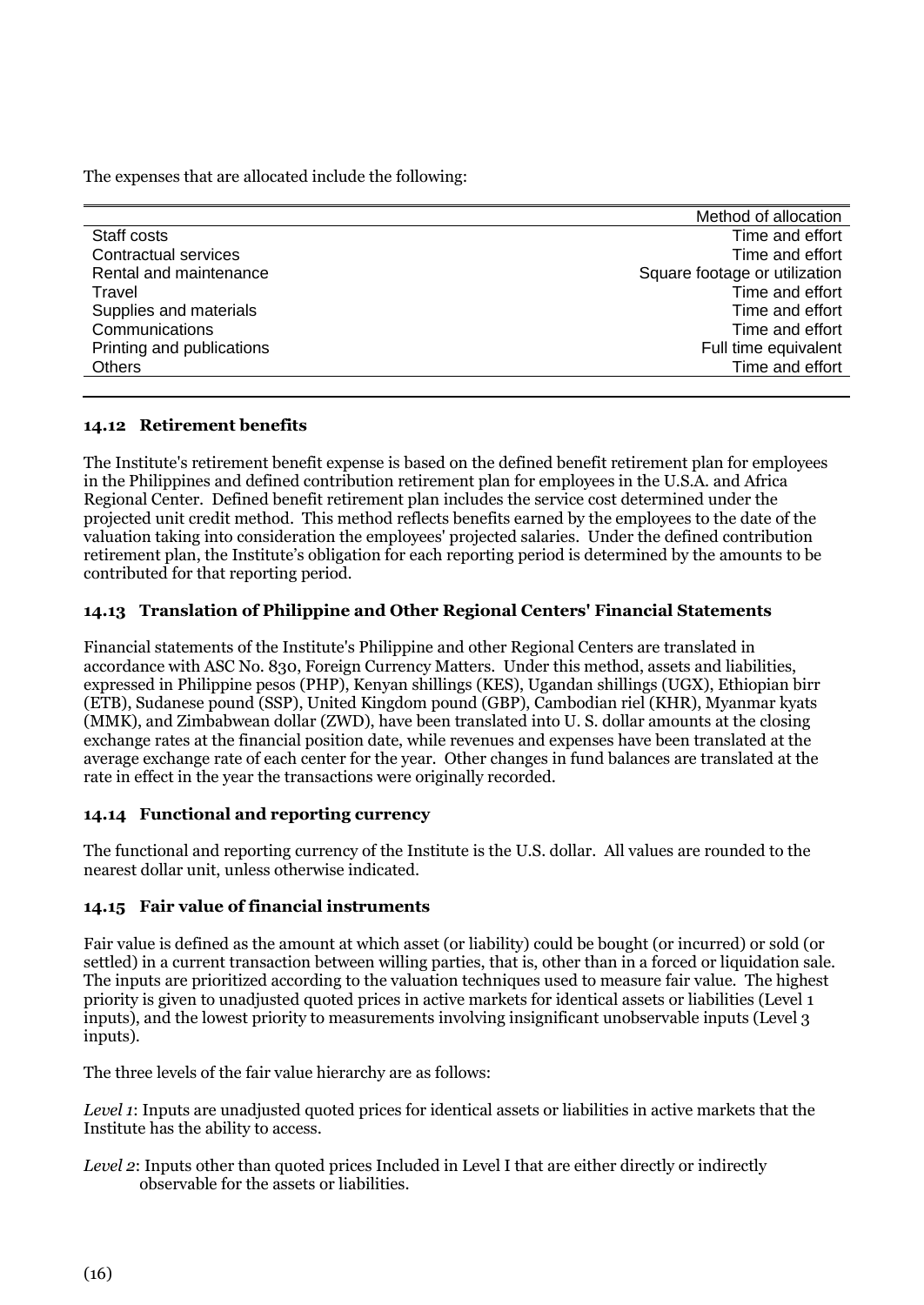*Level 3*: Inputs are unobservable and significant to the fair value measurement.

The asset's or liability's fair value measurement level within the fair value hierarchy is based on the lowest level of any input that is significant to the fair value measurement. Valuation techniques used need to maximize the use of observable inputs and minimize the use of unobservable inputs.

The fair values of cash and cash equivalents, contribution receivables, other receivables, and accounts payable and other current liabilities approximate their carrying values due to the relatively short-term maturity of these financial instruments.

#### **14.16 Events after the reporting date**

The outbreak of novel coronavirus (COVID-19) continues to spread throughout countries across the world. The World Health Organization declared the outbreak a "public health emergency of international concern" (PHEIC), affecting many people's lives and their ways of living. Countries across the world has imposed stringent social distancing measures and community quarantines. These measures have caused disruptions to businesses and economic activities, and its impact on businesses continue to evolve.

The restrictive measures resulted in the shutdown of the Institute's offices' program and support services from March to May 2020 which greatly affected the utilization of the grants as well as level of revenue earned from other sources during the year. The restrictive measures were generally becoming less stringent towards the end of 2020 based on the government mandates and directives. From July to December 2020, the Institute's offices slowly started to conduct its line-up of programs.

Given the dynamic nature of these circumstances, management is in close monitoring of the impact of COVID-19 on its 2021 operations through developing different scenarios with forecast that will require managerial decision if the specific situation will arise, such as cost-cutting measures, deferring activities to other periods, pre-arrangement and negotiations with funders of revised timeline and mode of grant activities. The Institute's general plan on the worst-case scenario is to operate within its available funds wherein its operations will not be exposed to substantial obligations.

As at date of approval of financial statements, the Institute believes that there are no asset impairment indicators, the liquidity risk is low and have therefore no reason to assume that the situation warrants disclosure of a specific material going concern uncertainty for the Institute in preparing the December 31, 2020 financial statements. However, it is currently uncertain what the magnitude of the impact will be and the effect on the next financial year. This will depend, among others, on the continuing spread of the virus and how long the restrictive measures taken by the government will last. As COVID-19 continues to evolve, management has been implementing measures to mitigate and reduce the negative impact of the pandemic on the Institute's activities.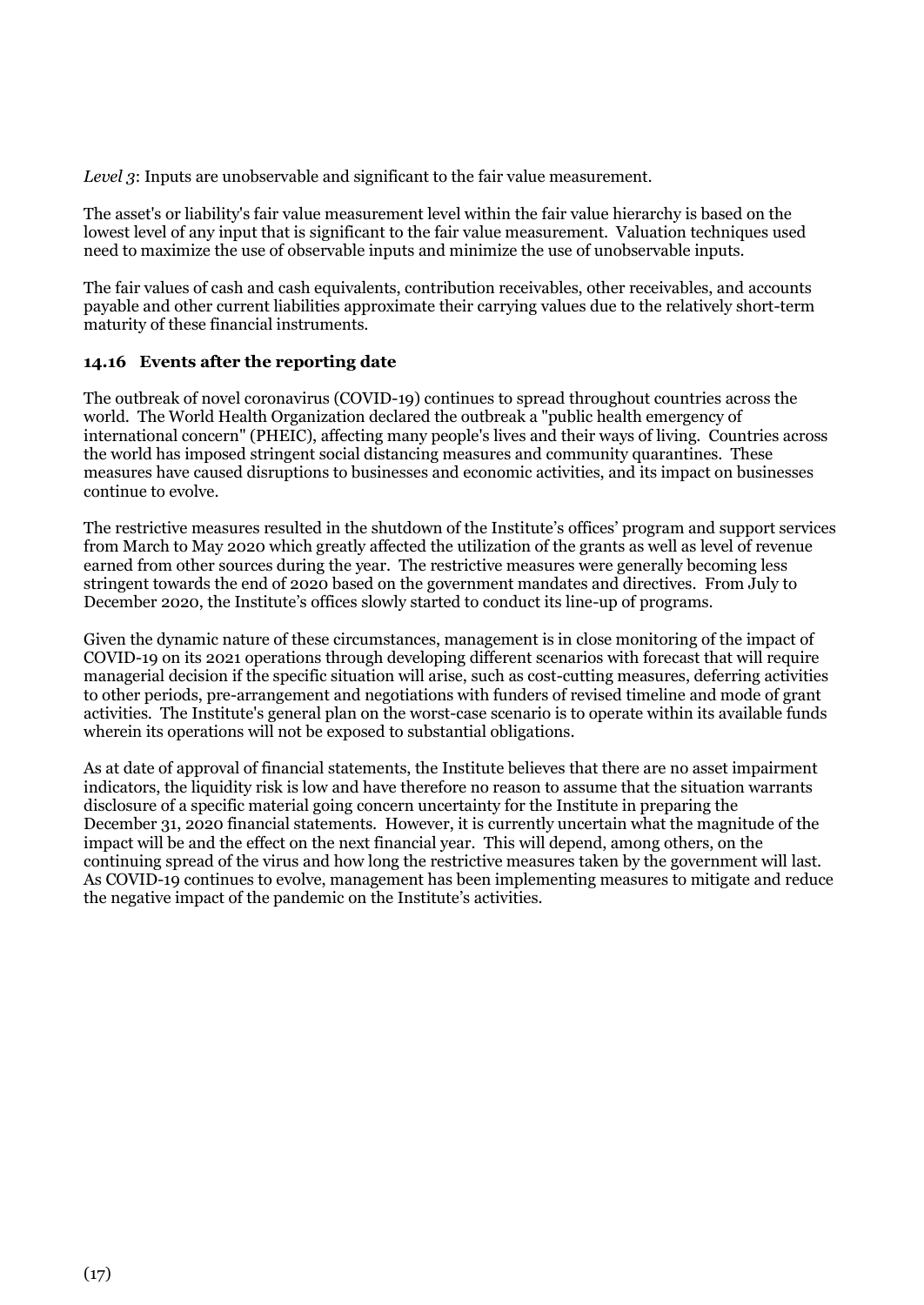(A Nonprofit, Nonstock Organization)

Statement of Activities - Operating Basis For the year ended December 31, 2020 (With comparative figures as at December 31, 2019) (All amounts in U.S. Dollar)

|                                                          |                | December 31, 2020        |           | December 31, 2019 |                          |           |  |
|----------------------------------------------------------|----------------|--------------------------|-----------|-------------------|--------------------------|-----------|--|
|                                                          | <b>Without</b> |                          |           | <b>Without</b>    |                          |           |  |
|                                                          | donor          | With donor               |           | donor             | <b>With donor</b>        |           |  |
|                                                          | restrictions   | restrictions             | Total     | restrictions      | restrictions             | Total     |  |
| <b>Operating revenues</b>                                |                |                          |           |                   |                          |           |  |
| Grants/contributions:                                    |                |                          |           |                   |                          |           |  |
| <b>Foundations</b>                                       |                | 2,036,408                | 2,036,408 |                   | 2,364,369                | 2,364,369 |  |
| Corporation                                              | 303,641        | 101,907                  | 405,548   | 29,555            | 107,923                  | 137,478   |  |
| Government                                               | 159,001        | 224,056                  | 383,057   |                   | 708,121                  | 708,121   |  |
| Individuals                                              | 57,597         | 25,972                   | 83,569    | 168,562           | 30,376                   | 198,938   |  |
| <b>Total grants/contributions</b>                        | 520,239        | 2,388,343                | 2,908,582 | 198,117           | 3,210,789                | 3,408,906 |  |
| Earned income                                            |                |                          |           |                   |                          |           |  |
| Use of campus facilities                                 | 111,954        |                          | 111,954   | 644,802           |                          | 644,802   |  |
| Trainings, courses, study missions, technical assistance | 100,366        |                          | 100,366   | 388,837           |                          | 388,837   |  |
| Workshops                                                |                |                          |           | 28,411            |                          | 28,411    |  |
| <b>Publication sales</b>                                 |                |                          |           | 3,901             |                          | 3,901     |  |
| <b>Total earned income</b>                               | 212,320        | $\sim$                   | 212,320   | 1,065,951         | $\sim$                   | 1,065,951 |  |
| Others - net                                             | 76,404         |                          | 76,404    | 92,121            |                          | 92,121    |  |
| Satisfactions of program restrictions                    | 2,440,968      | (2,440,968)              |           | 3,070,591         | (3,070,591)              |           |  |
| <b>Total operating revenues</b>                          | 3,249,931      | (52, 625)                | 3,197,306 | 4,426,780         | 140,198                  | 4,566,978 |  |
| <b>Operating expenses</b>                                |                |                          |           |                   |                          |           |  |
| Staff costs                                              | 1,643,904      | $\blacksquare$           | 1,643,904 | 1,864,961         | $\overline{\phantom{a}}$ | 1,864,961 |  |
| Contractual services                                     | 1,075,798      |                          | 1,075,798 | 819,805           |                          | 819,805   |  |
| Travel                                                   | 341,058        |                          | 341,058   | 846,832           |                          | 846,832   |  |
| Rental and maintenance                                   | 336,380        |                          | 336,380   | 286,952           |                          | 286,952   |  |
| Supplies and materials                                   | 147,856        |                          | 147,856   | 142,365           |                          | 142,365   |  |
| Communications                                           | 37,739         |                          | 37,739    | 49,653            |                          | 49,653    |  |
| Printing and publications                                | 14,916         | $\overline{\phantom{a}}$ | 14,916    | 35,837            |                          | 35,837    |  |
| Field program expenses                                   |                |                          |           | 811,506           |                          | 811,506   |  |
| <b>Others</b>                                            | 206,529        |                          | 206,529   | 95,249            |                          | 95,249    |  |
| <b>Total operating expenses</b>                          | 3,804,180      | $\overline{\phantom{a}}$ | 3,804,180 | 4,953,160         | $\overline{\phantom{a}}$ | 4,953,160 |  |